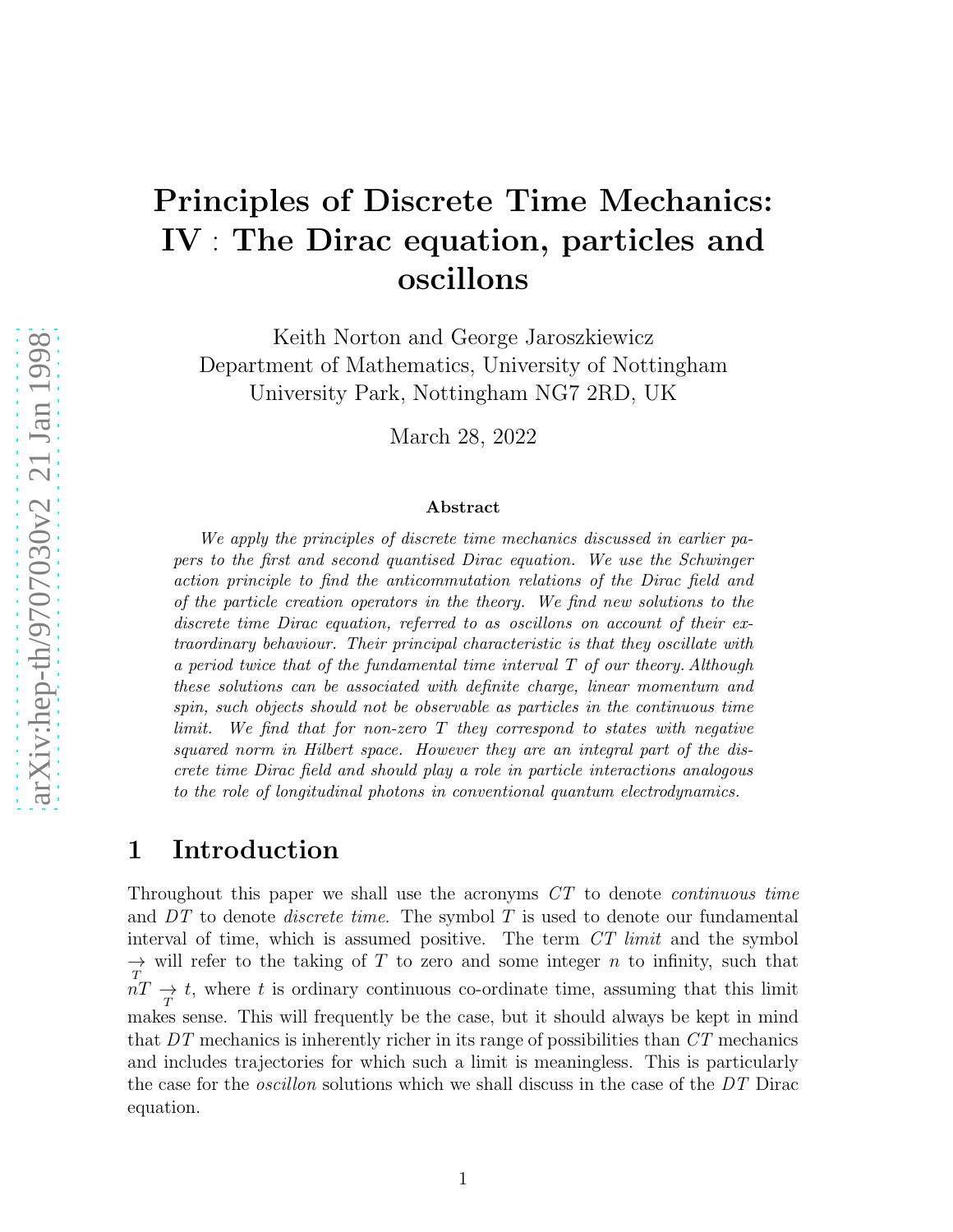This paper is the fourth in a series devoted to the construction of *DT* classical and quantum mechanics from first principles. This series of papers examines two questions: first, whether it is possible or consistent to rewrite all the laws of physics using discrete time rather than continuous time, and second, if such a programme were viable and self consistent, what would be the advantages (and perhaps disadvantages) of such a discrete time formulation. Throughout this series we invert the standard view of discrete time. Rather than regarding it as a convenient approximation to continuous time, suitable for say computer simulation, we suppose from the outset that our ordinary conception of time is itself an approximation, albeit an extraordinarily useful one, and that deep down there is a scale at which temporal phenomena occur in a discrete way and not in a differentiable or even continuous way. An analogy with water is useful here. For a vast range of phenomena, water may be sensibly modelled as a continuum, but sooner or later a molecular approach must be used.

Our philosophy imposes a rigid discipline on our work. Our principles of discrete time mechanics must be as well specified as those of continuous time mechanics. Our laws of motion must be exact, and our invariants of the motion cannot be approximately conserved but must be exactly conserved modulo those equations of motion. We should avoid introducing ad-hoc fixes for problems when they occur, but rely solely on the basic starting assumptions. In this respect we have found that our basic principles have guided us well, so that once a calculation has been started, we have found virtually no freedom of choice thereafter. What has emerged is a consistent theory of mechanics, both classical and quantum, which is genuinely different from continuous time mechanics, but which has sufficient overlap with it in so many ways as to make further investigation highly desirable.

A question of some delicacy for *DT* mechanics is the issue of Lorentz covariance. Our *DT* mechanics is not manifestly Lorentz covariant. Fortunately, it turns out from our studies of scalar and Dirac field propagators that Lorentz covariance and the Poincaré algebra appear to be broken in  $DT$  mechanics only at the order  $T^2$  level so that our field theoretic scattering amplitudes are expected to have an expansion in powers of  $T$  such that the zeroth order terms are Lorentz symmetric. From our perspective, then, Lorentz covariance emerges as an approximate symmetry of the complete mechanics, rather like isotopic symmetry is an approximate symmetry of nuclear physics. If as we imagine  $T$  is of the order of the Planck time or less, then there should be no problem in confronting current particle data, because special relativity has not been tested to anywhere near Planck scales.

This raises an obvious question; why bother to discretise time if all that it does is to produce amplitudes which virtually duplicate conventional field theory? Our answer is that there are known problems with conventional formulations of field theory based on continuous time, such as divergences in Feynman diagrams, and our study is an exploration of an alternative approach to mechanics which might alleviate some of these problems.

Our first paper, referred to as *Principles I* [\[1](#page-26-0)], introduced basic principles for the temporal discretisation of *CT* classical and quantum particle mechanics. We have recently found a paper by Khorrami [\[2\]](#page-26-0), who discussed various similar topics and which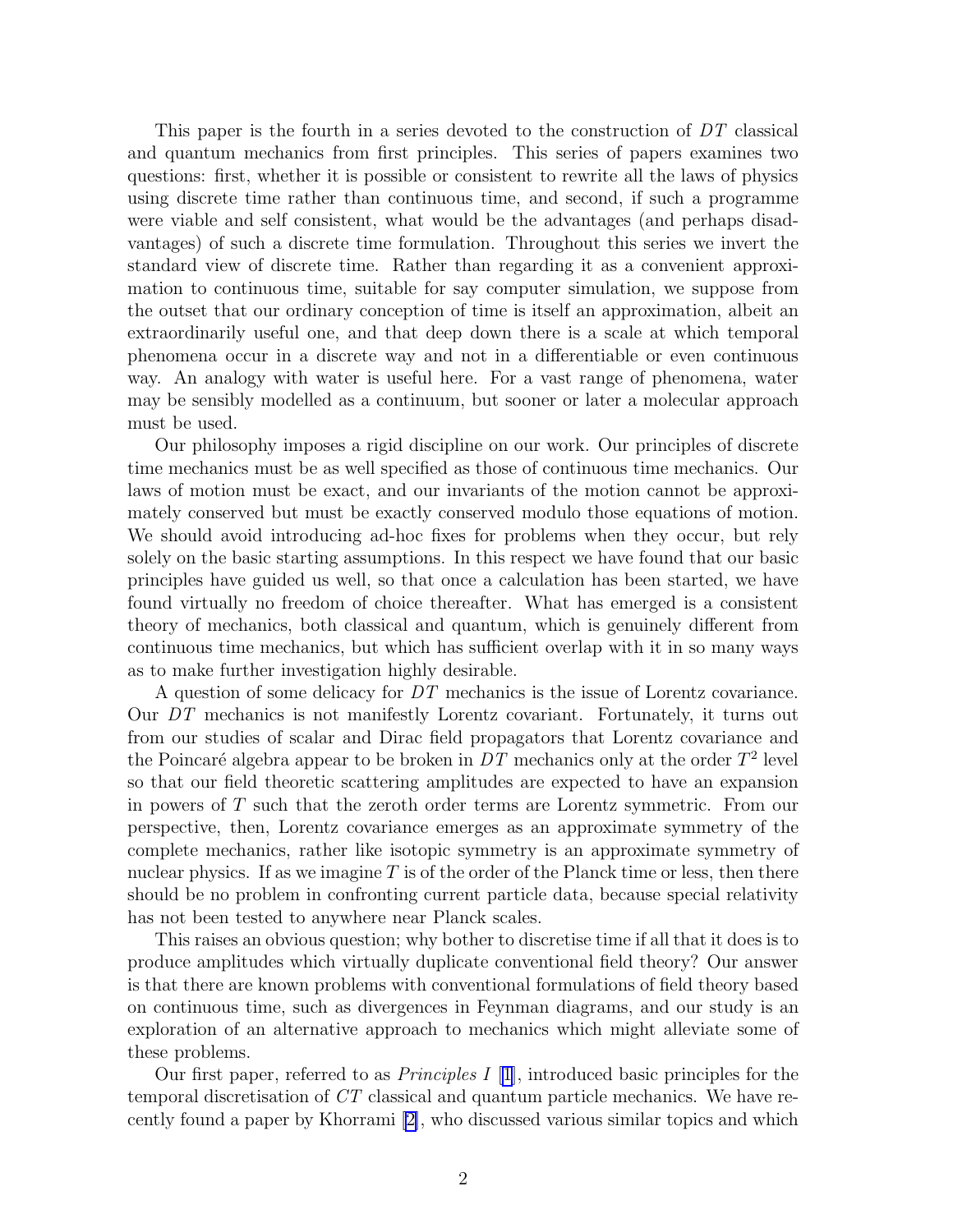is substantially in agreement with our results. Our second paper, referred to as *Principles II* [\[3](#page-26-0)], extended and applied our principles to classical field theory, including the Schrödinger equation, the Klein-Gordon equation, Maxwell's equations, gauge invariant electrodynamics and the classical Dirac field. The third paper, *Principles III,* [[4](#page-26-0)] tackled scalar quantum field theory and there we discussed the construction of Feynman rules for *DT* scalar field theory. In that paper we found that otherwise hard or point-like vertices in  $CT \varphi^3$  Feynman diagrams are replaced by softened vertices in  $DT \varphi^3$  theory, and that there is a conserved quantity analogous to energy in particle scattering processes, even though there is not a Hamiltonian in the theory. These papers should be consulted for further explanation of our notation, methodology, and motivation. In the present paper we apply the techniques of the previous papers to a discussion of the *DT* formulation of the quantised Dirac equation. We shall use natural units throughout, where  $c = \hbar = 1$ .

The next section is a review of the fundamentally important *DT* harmonic oscillator, which provides the basic template for all our field theory propagators and generates the momentum space cutoff predicted in the free particle spectrum. Then we turn to the Dirac equation in one time and zero space dimensions. This provides a toy model which allows us to explore the novelties of *DT* field theory. This model generates the normal spectrum of particle and anti-particle states, and also entirely novel solutions which, by virtue of their temporal behaviour, we call *oscillons* and *anti-oscillons.* The fundamentally bizarre property of oscillons is that they oscillate in phase with a period twice that of the fundamental time T. We may readily appreciate that, in the temporal limit  $T \to 0$ , these oscillon solutions cannot be accommodated within conventional *CT* mechanics. If T is extremely small but not zero, we may think of these oscillons as ghost like particles, capable of carrying momentum, spin and charge, but not really a normal form of matter. It is an important result that our quantisation procedure, based on the *DT* Schwinger action principle, tells us that such single particle oscillon states, were they to be created, would be represented by state vectors having a negative inner product amongst themselves. These states would be regarded as unphysical, according to the usual interpretation of such vectors in state space.

We then turn to the *DT* Dirac equation in one time and three spatial dimensions. The results are much as with the  $1 + 0$  toy model discussed previously, but with some obvious differences. Now we can consider linear momentum and spin. We show how to construct the corresponding conserved variables using the *Maeda-Noether* theorem discussed in *Principles I* and *II*. We note that in *DT* we can examine field commutators and anti-commutators in fine detail, and there are one or two surprises with the Dirac field anti-commutators, related to the existence of oscillon solutions. We show also how to couple the *DT* Dirac equation to the *DT* Maxwell potentials in a gauge invariant way, and discuss the equations of motion and the conserved electric charge. Finally, we finish with a statement of the *DT* reduction formulae for the particle and anti-particle *in* and *out* states, in preparation for application to *DT* quantum electrodynamics, to be studied in subsequent papers of this series.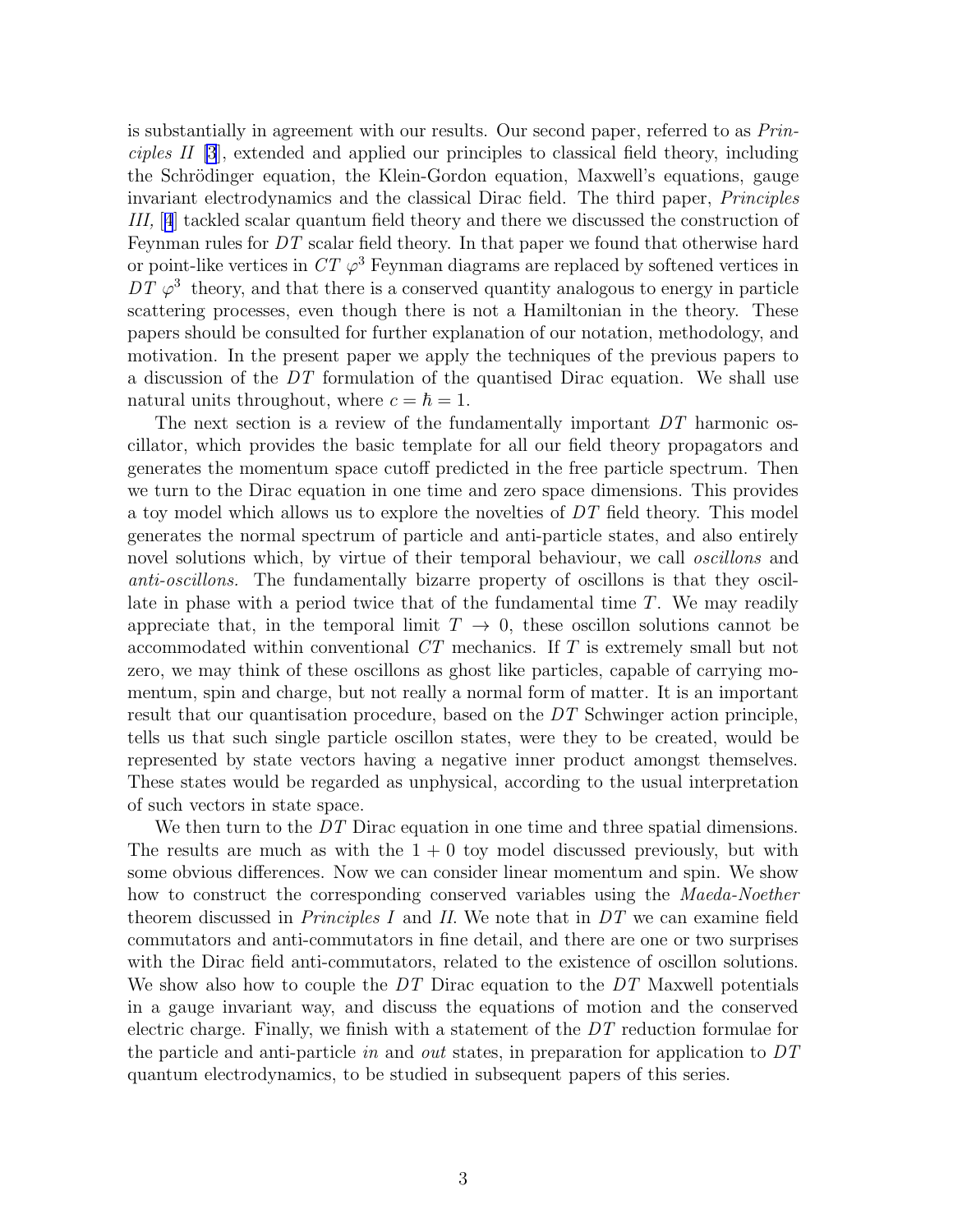### <span id="page-3-0"></span>2 The Scalar field in 1+0 dimensions

In this section we review the inhomogeneous *DT* harmonic oscillator equation, which serves as the basis for all *DT* free field equations, including the Klein-Gordon equation, the Dirac equation, and Maxwell's equations.

We showed in *Principles I* that the classical *DT* equation of motion for an harmonic oscillator in the presence of a source  $i$  is given by the Cadzow equation [\[1](#page-26-0), [5](#page-26-0)]

$$
\beta x_{n+1} - 2\alpha x_n + \beta x_{n-1} = Tj_n, \quad \beta \neq 0,
$$
\n(1)

where we use the symbol  $\frac{1}{c}$  to denote any equality holding on a true or classical trajectory, and  $\alpha$  and  $\beta$  are constants which are determined by the *CT* Lagrangian from which the *DT* system function is constructed. This equation can be written in the form

$$
(U_n - 2\eta + U_n^{-1}) x_n = J_n,
$$
\n(2)

where  $\eta \equiv \alpha/\beta$ ,  $J_n \equiv T j_n/\beta$  and  $U_n$  is the classical step operator with the property  $U_n f_n = f_{n+1}$  for any variable f indexed by integer n. Equation (2) is a second order difference equation. We recall from our previous papers that for this particular equation there are two important dynamical regimes, called the *elliptic* and *hyperbolic* regimes, corresponding to  $\eta^2$  < 1 and  $\eta^2$  > 1 respectively. These are separated by the *parabolic barrier*,  $\eta^2 = 1$ . Oscillatory behaviour occurs in the elliptic regime, which in field theories corresponds to the region where physical particle states occur. Singularities in propagators occur at the parabolic barrier in *DT* field theory, and avoiding these requires some careful discussion.

To solve the equation of motion (1), first define the weighted differences

$$
\Delta x_n \equiv x_n - \mu x_{n-1},\tag{3}
$$

and suppose that they satisfy the first-order difference equation

$$
\Delta x_{n+1} = \lambda \Delta x_n + J_n \tag{4}
$$

for each value of n considered and for some complex-valued constants  $\lambda$  and  $\mu$ . Then we find

$$
\lambda + \mu = 2\eta, \quad \lambda \mu = 1,\tag{5}
$$

which have solutions

$$
\mu = \eta \pm \sqrt{\eta^2 - 1}, \quad \lambda = \eta \mp \sqrt{\eta^2 - 1}.
$$
 (6)

In the case of forwards propagation, we find

$$
x_N = P^{N-n}x_n - P^{N-n-1}x_{n-1} + P^{N-n-1}J_n
$$
  
 
$$
+...+P^{1}J_{N-2} + P^{0}J_{N-1}, \qquad N > n,
$$
 (7)

whereas for backwards propagation we find

$$
x_M = -P^{n-M-1}x_{n+1} + P^{n-M}x_n + P^{n-M-1}J_n
$$
  
 
$$
+...+P^1J_{M+2} + P^0J_{M+1}, \qquad M < n,
$$
 (8)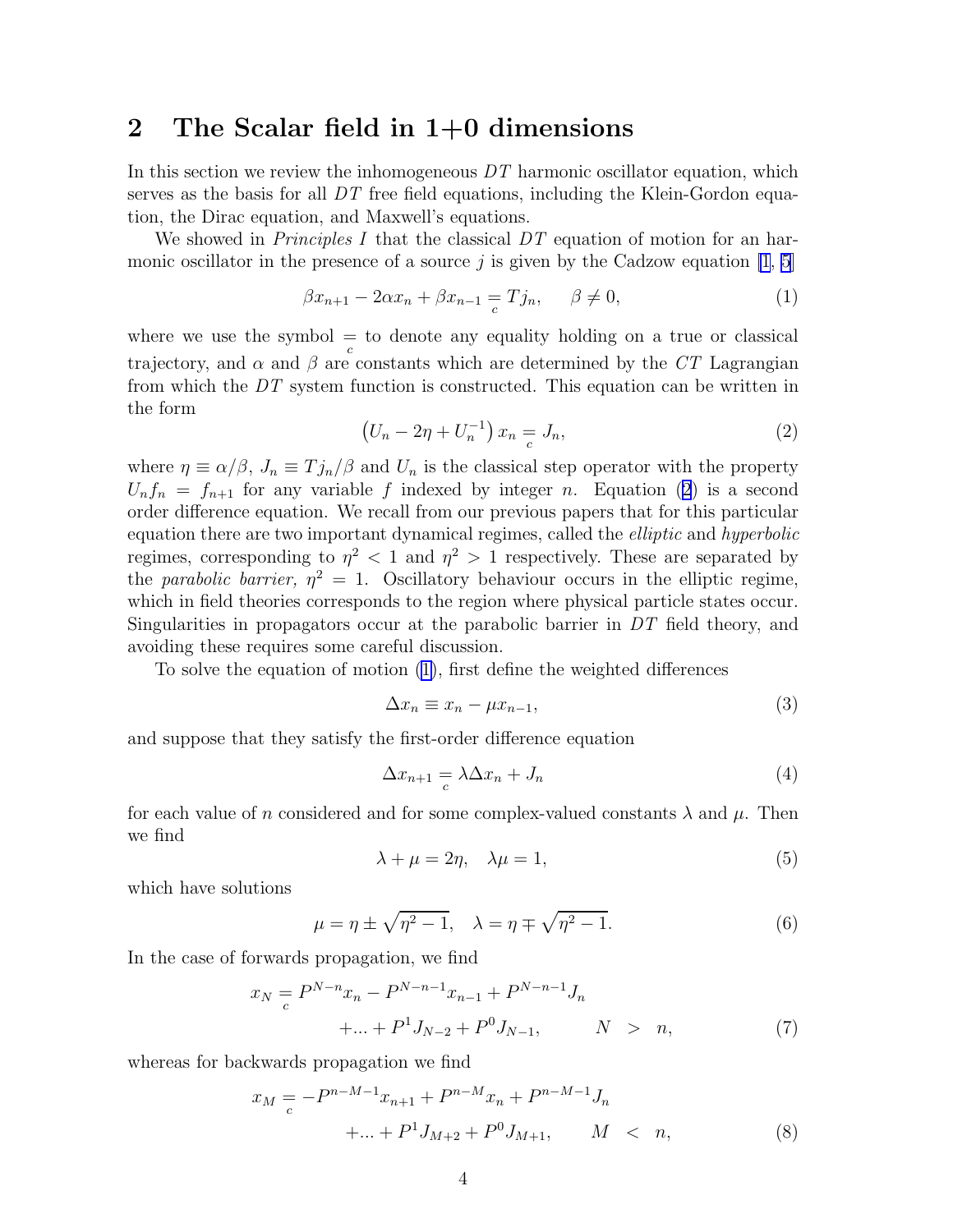where the polynomials  $P^n \equiv P^n(\lambda, \mu)$  are defined by

$$
P^{n}(\lambda,\mu) \equiv \lambda^{n} + \lambda^{n-1}\mu + \dots + \lambda\mu^{n-1} + \mu^{n},
$$
\n(9)

where $P^1(\lambda,\mu) \equiv \lambda + \mu$  and  $P^0(\lambda,\mu) \equiv 1$ . From [\(7](#page-3-0)) and ([8\)](#page-3-0) we find

$$
P^{n-M-1}x_N + P^{N-n-1}x_M = (P^{n-M-1}P^{N-n} + P^{N-n-1}P^{n-M} - P^1P^{n-M-1}P^{N-n-1})x_n
$$

$$
-P^{n-M-1}P^{N-n-1}J_n + P^{n-M-1} \sum_{i=n}^{N-1} P^{N-1-i}J_i \tag{10}
$$

$$
+P^{N-n-1} \sum_{i=n}^{M+1} P^{i-M-1} J_i, \quad M < n < N. \tag{11}
$$

This is the desired relationship between the particle's position in the past (assumed known at time  $MT < nT$ ), the particle's position in the future (assumed known at time  $NT > nT$ , and the particle's position at the present time  $nT$ . This equation incorporates Feynman (causal) propagation and the effect of the source terms and is an exact result.

The next step is to look at the scattering limit  $N \to \infty$ ,  $M \to -\infty$ . Potential singularities at the parabolic barrier are avoided by taking the prescription  $\eta \rightarrow$  $\eta + i\varepsilon$ ,  $\varepsilon > 0$ , which corresponds to the Feynman  $m \to m - i\varepsilon$  prescription in field theory, where  $\epsilon$  is infinitesimal and positive. It is convenient to introduce the parameter  $\theta$ , related to  $\eta$  by  $\eta = \cos \theta$  and permitting it to take values in the complex θ plane only on the contour  $θ = u - iv$ , where

$$
0 \le u < \pi, \quad v = \varepsilon > 0,
$$
 (the elliptic regime)  

$$
u = \pi, \quad \varepsilon \le v < \infty
$$
 (the hyperbolic regime). (12)

By writing  $\eta \equiv x + iy$  we see

$$
\left(\frac{x}{\cosh v}\right)^2 + \left(\frac{y}{\sinh v}\right)^2 = 1.
$$
\n(13)

Points in the elliptic regime lie on the upper half of an ellipse in the complex  $\eta$  plane enclosing the points  $\eta = \pm 1$ , which shows that the parabolic barrier is avoided.

Turning to the  $P^n$  functions, we use the fact that  $\lambda \mu = 1$  to find

$$
P^{n}(\lambda,\mu) = \frac{\mu^{n+1} - \mu^{-n-1}}{\mu - \mu^{-1}}, \quad \mu^{2} \neq 1.
$$
 (14)

Then taking  $\mu = e^{i\theta} = e^{iu+v}$  we find

$$
\lim_{n \to \infty} \frac{P^n}{e^{n(iu+v)}} = \frac{e^{iu+v}}{e^{iu+v} - e^{-iu-v}}.\tag{15}
$$

Now taking the scattering limit  $N = -M \rightarrow \infty$  in (11) we find

$$
x_n \sim x_n^{(0)} - T \sum_{m=-\infty}^{\infty} \Delta_F^{n-m} j_m,
$$
\n(16)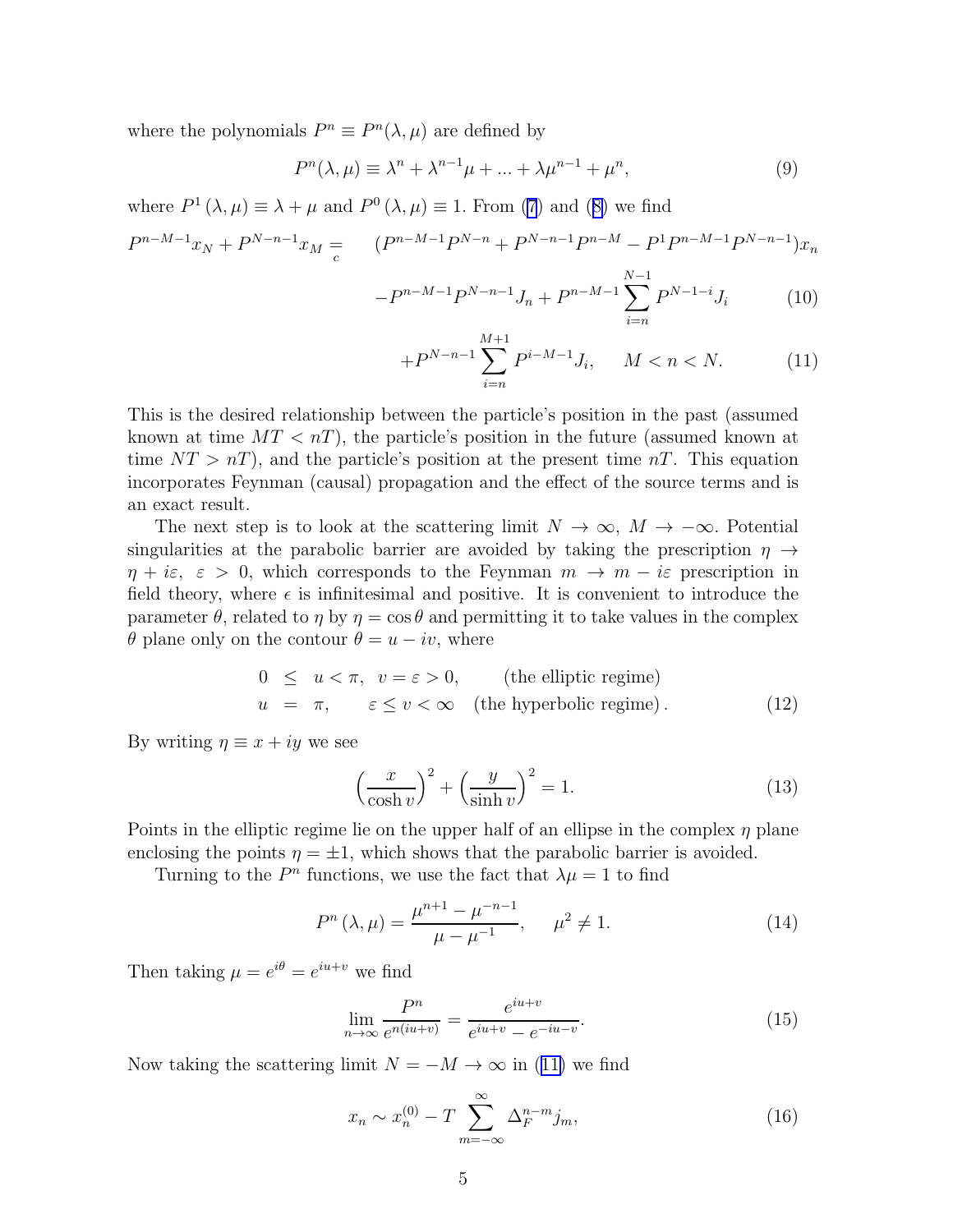<span id="page-5-0"></span>where  $x_n^{(0)}$  satisfies the source free equation and the  $DT$  indexed Feynman propagator  $\Delta_F^n$  satisfies the equation

$$
(U_n - 2\eta + U_n^{-1}) \Delta_F^n = -\Gamma \delta_n, \qquad \Gamma \equiv \beta^{-1}, \tag{17}
$$

where  $\delta_n$  is the DT Kronecker delta defined in [\(53\)](#page-10-0). Solving (17) we find

$$
\Delta_F^n = \frac{\Gamma e^{-i|n|\theta}}{2i \sin \theta}, \qquad \theta = u - iv,
$$
\n(18)

which holds for the elliptic and hyperbolic regimes when we take into account the range of values the parameter  $\theta$  could take.

Turning to particle theory and the Klein-Gordon equation, we saw in [\[3](#page-26-0)] that the various constants in the above equations have the following parametrisations:

$$
\Gamma \equiv \beta^{-1} = \frac{6T}{6 + T^2 E^2}, \quad \eta = \frac{6 - 2T^2 E^2}{6 + T^2 E^2},\tag{19}
$$

where  $E \equiv \sqrt{\mathbf{p} \cdot \mathbf{p} + m^2}$  is by definition the energy of the particle and **p** is its linear momentum. Now we define the transformed propagator

$$
\tilde{\Delta}_F(\mathbf{p}, \Theta) \equiv T \sum_{n=-\infty}^{\infty} e^{in\Theta} \Delta_F^n(\mathbf{p}), \qquad (20)
$$

which satisfies the equation

$$
2\left(\cos\Theta - \eta\right)\tilde{\Delta}_F\left(\mathbf{p}, \Theta\right) = -T\Gamma.
$$
\n(21)

Thence we find

$$
\tilde{\Delta}_F(\mathbf{p}, \Theta) = \frac{-T\Gamma}{2(\cos\Theta - \eta - i\epsilon)},\tag{22}
$$

using the Feynman  $+i\varepsilon$  prescription for avoiding the singularities. In the above we have assumed Θ is real. We may define the propagator for complex values of Θ by analytic continuation of (22). If now we introduce the variable  $p_0$  related to  $\Theta$  by the rule

$$
\cos \Theta \equiv \frac{6 - 2p_0^2 T^2}{6 + p_0^2 T^2}, \quad sign(\Theta) = sign(p_0), \tag{23}
$$

then we find

$$
\tilde{\Delta}_F(\mathbf{p}, \Theta) = \frac{1}{(p_0^2 - \mathbf{p}^2 - m^2 + i\epsilon)} + \frac{T^2 p_0^2}{6 (p_0^2 - \mathbf{p}^2 - m^2 + i\epsilon)},
$$
\n(24)

an exact result. From this we see the emergence of Lorentz symmetry as an approximate symmetry of the mechanics. If  $p_0$  in the above is taken to represent the same thing in *DT* as it does in *CT* special relativity, i.e., the zeroth component of a four-vector, then the first term on the right hand side is clearly a Lorentz scalar, corresponding to the standard bosonic propagator of *CT* field theory. The second term on the right hand side is not Lorentz invariant but is down on the first term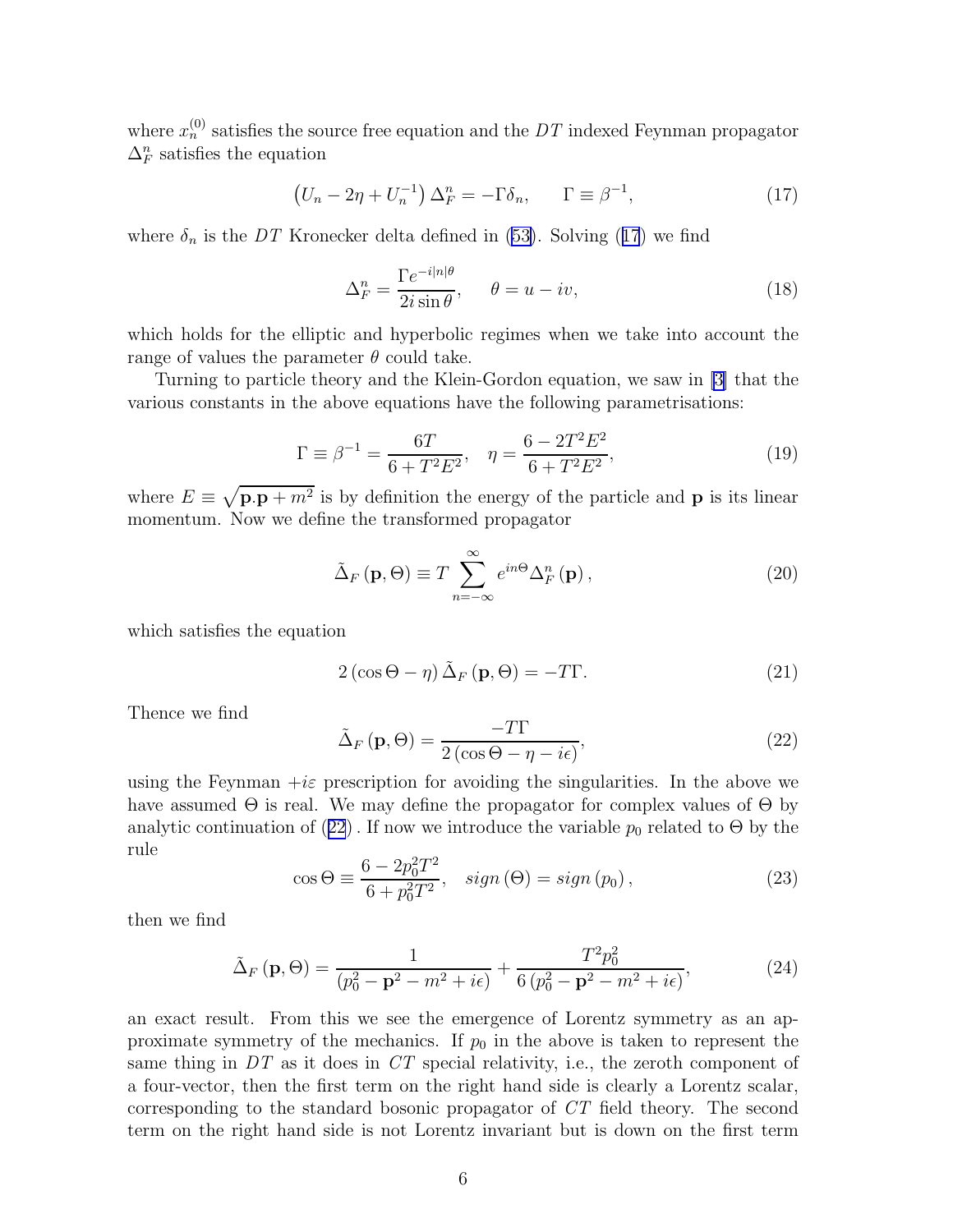by a factor proportional to  $T^2$ . If as we expect T represents an extremely small time scale, such as the Planck time or less, then it is clear that the second term in([24](#page-5-0)) will be so much smaller in its effects than the first in general and so may be neglected in practice. This is why we expect our *DT* quantum field theory to be extremely well approximated by Lorentz covariant *CT* field theory in most situations.

We can use the propagator and the *DT* Schwinger action principle to calculate the ground state expectation of *DT* time-ordered products of field operators, and hence extract the free field commutation and anticommutation relations. This was done in *Paper III* for the scalar field and we shall do the same for the Dirac equation in this paper.

# 3 The quantised Dirac particle in 1+0 dimensions

In this section we discuss the quantised *DT* Dirac particle in one time and zero spatial dimensions. This serves as the prototype for the Dirac field studied in the next section. We will use the Schwinger source function technique to obtain the ground state functional in the presence of the sources and from that we are able to extract the ground state expectation values of various anticommutators.

#### 3.1 Classical equations

We start with the CT theory. Our dynamical variables are  $\psi, \psi^+$ , which have two fermionic (anticommuting) degrees of freedom each:

$$
\psi = \begin{bmatrix} \psi_1 \\ \psi_2 \end{bmatrix}, \quad \psi^+ = \begin{bmatrix} \psi_1^* & \psi_2^* \end{bmatrix}, \tag{25}
$$

with  $\bar{\psi} \equiv \psi^+ \gamma^0$ , where

$$
\gamma^0 = \left[ \begin{array}{cc} 1 & 0 \\ 0 & -1 \end{array} \right]. \tag{26}
$$

Then the *CT* Lagrangian is

$$
L = \frac{1}{2}i\bar{\psi}\gamma^{0}\overrightarrow{\partial_{t}}\psi - \frac{1}{2}i\bar{\psi}\overleftarrow{\partial_{t}}\gamma^{0}\psi - m\bar{\psi}\psi
$$
  

$$
= \frac{1}{2}i\psi^{+}\dot{\psi} - \frac{1}{2}i\dot{\psi}^{+}\psi - m\psi^{+}\gamma^{0}\psi,
$$
 (27)

where we assume the mass m is non-zero. Following *Principles I* and *II* we obtain the  $DT$  system function  $F<sup>n</sup>$  from the  $CT$  Lagrangian by considering the virtual paths

$$
\tilde{\psi}_n = \lambda \psi_{n+1} + \bar{\lambda} \psi_n,
$$
\n
$$
\tilde{\psi}_n^+ = \lambda \psi_{n+1}^+ + \bar{\lambda} \psi_n^+, \quad \bar{\lambda} \equiv 1 - \lambda,
$$
\n(28)

and integrating  $TL(\tilde{\psi}_n, \tilde{\psi}_n^+)$  $\lambda$  is the number of the 1. With this prescription we find the time derivatives turn into differences. The result is the system function

$$
F^{n} = \frac{1}{2}i \left\{ \psi_{n}^{+} \psi_{n+1} - \psi_{n+1}^{+} \psi_{n} \right\}
$$

$$
- \frac{\kappa}{6} \left\{ 2\psi_{n+1}^{+} \gamma^{0} \psi_{n+1} + \psi_{n}^{+} \gamma^{0} \psi_{n+1} + \psi_{n+1}^{+} \gamma^{0} \psi_{n} + 2\psi_{n}^{+} \gamma^{0} \psi_{n} \right\}, \qquad (29)
$$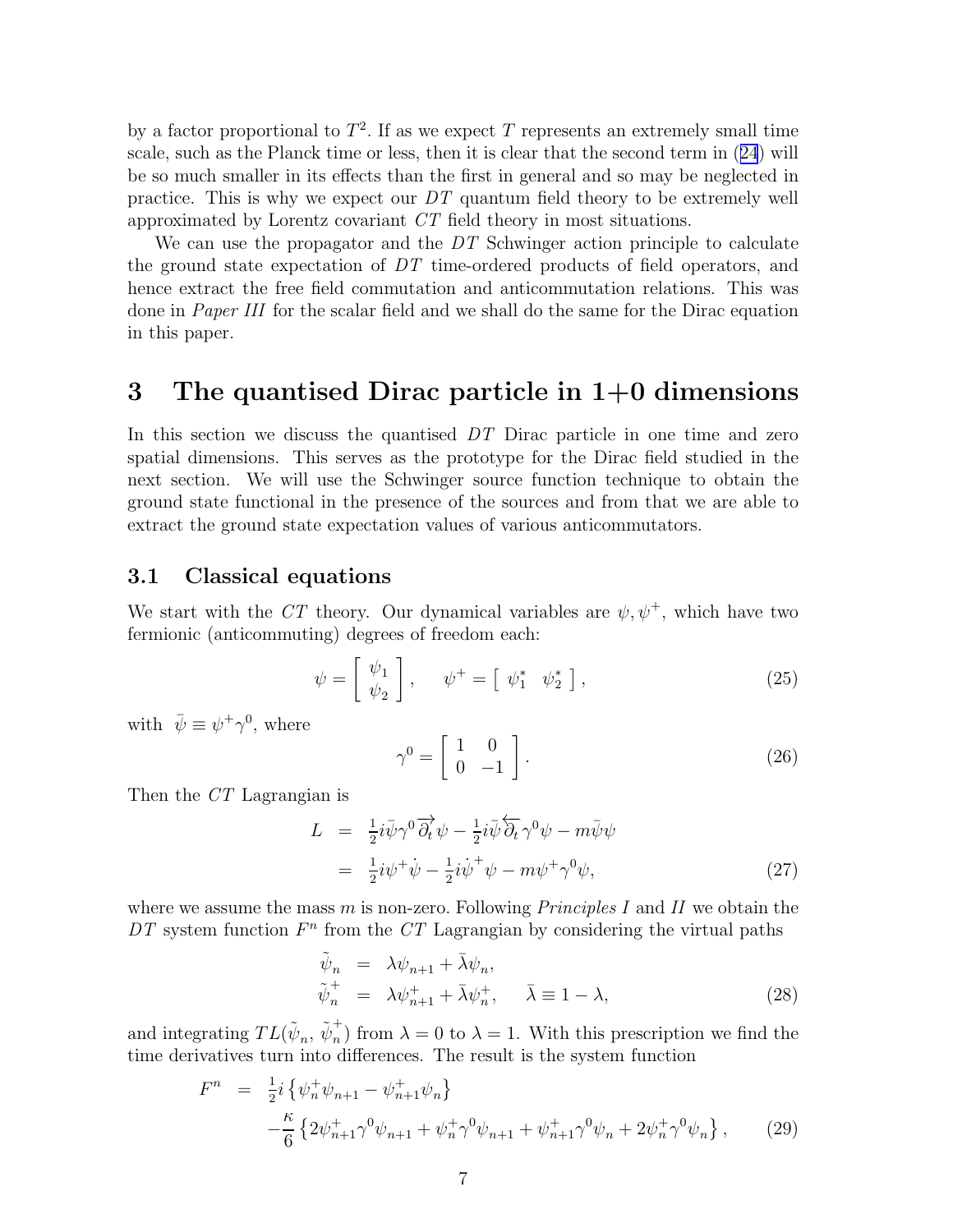<span id="page-7-0"></span>where  $\kappa \equiv mT$ .

Next we add the Schwinger sources, which are taken as infinitesimal external disturbances to the system. This may be done in a number of ways. Because we will be interested in vacuum expectation values when the sources are switched off, it does not really matter what we choose to add and how. Our choice turns out to be the most convenient. We define the system function  $F<sup>n</sup>[n]$  in the presence of external (i.e. non dynamical) fermionic sources  $\eta$ ,  $\bar{\eta}$  to be given by

$$
F^{n}[\eta] \equiv F^{n} + \frac{1}{2}T\left\{\bar{\eta}_{n}\psi_{n} + \bar{\eta}_{n+1}\psi_{n+1} + \bar{\psi}_{n}\eta_{n} + \bar{\psi}_{n+1}\eta_{n+1}\right\}
$$
(30)

and then the Cadzow equation of motion

$$
\frac{\partial}{\partial \psi_n^+} \left\{ F^n \left[ \eta \right] + F^{n-1} \left[ \eta \right] \right\} = 0 \tag{31}
$$

gives

$$
\frac{i\gamma^0}{2T} \left( \psi_{n+1} - \psi_{n-1} \right) - \frac{m}{6} \left( \psi_{n+1} + 4\psi_n + \psi_{n-1} \right) = -\eta_n,\tag{32}
$$

or

$$
\omega^+ \psi_{n+1} + 4\kappa \psi_n + \omega \psi_{n-1} = 6T\eta_n,\tag{33}
$$

where  $\omega \equiv \kappa + 3i\gamma^0$ , with a similar equation for the conjugate variable  $\psi^+$ .

Now define the non-singular matrix

$$
\hat{\omega} \equiv \frac{\omega}{|\omega|} = e^{i\xi\gamma^0} = \cos\xi + i\sin\xi\gamma^0 = \begin{bmatrix} e^{i\xi} & 0\\ 0 & e^{-i\xi} \end{bmatrix},\tag{34}
$$

where $|\omega| \equiv \sqrt{9 + \kappa^2}$  and the phase angle  $\xi$  satisfies ([44](#page-8-0)). Then the equation of motion (33) becomes

$$
\left(\hat{\omega}^{-1}U_n - 2\eta + \hat{\omega}U_n^{-1}\right)\psi_n = \frac{6T}{|\omega|}\eta_n,\tag{35}
$$

where  $\eta \equiv -2\kappa/|\omega|$ . To solve this equation we first simplify the Dirac space dependence by the non-singular transformation  $\psi_n \equiv \hat{\omega}^n \phi_n$  and then the equation of motion becomes

$$
\left(U_n - 2\eta + U_n^{-1}\right)\phi_n = \frac{6T}{|\omega|}\hat{\omega}^{-n}\eta_n.
$$
\n(36)

Using the results discussed in §2 we obtain the formal scattering solution

$$
\phi_n = \phi_n^{(0)} - T \sum_{m = -\infty}^{\infty} \Delta_F^{n-m} \hat{\omega}^{-m} \eta_m,
$$
\n(37)

where  $\phi_n^{(0)}$  is a solution of the source free equation and the bosonic propagator satisfies equation([17\)](#page-5-0). This solution incorporates Feynman scattering boundary conditions. Transforming back to the original fields, we find

$$
\psi_n = \psi_n^{(0)} - T \sum_{m = -\infty}^{\infty} S_F^{n-m} \eta_m,
$$
\n(38)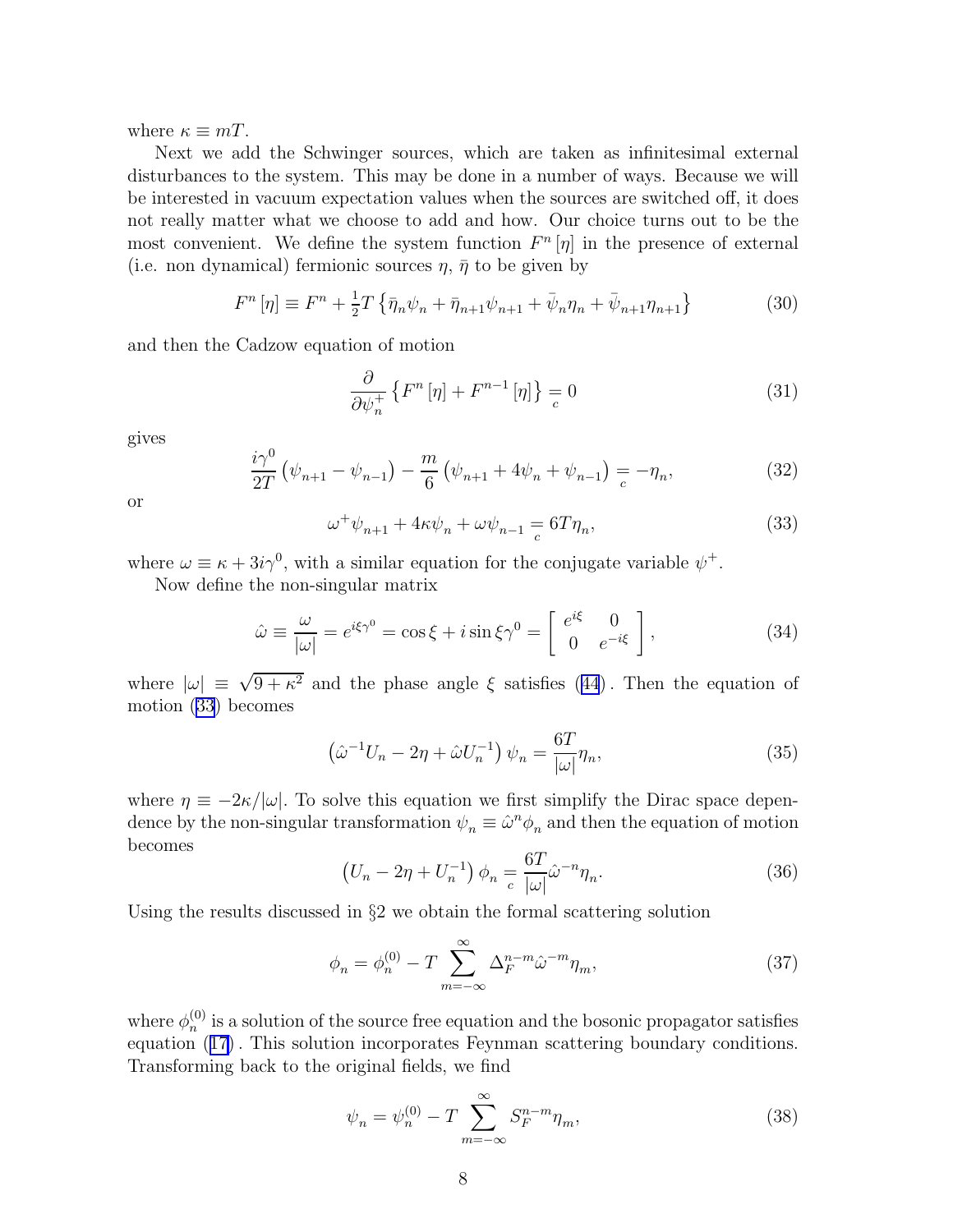<span id="page-8-0"></span>where

$$
S_F^n \equiv \Delta_F^n \hat{\omega}^n = \frac{6}{2i|\omega|\sin\theta} e^{-i|n|\theta} \hat{\omega}^n \tag{39}
$$

$$
= \frac{6e^{-i|n|\theta}}{2i|\omega|\sin\theta} \left\{ \cos n\xi + i\sin n\xi \gamma^0 \right\} \tag{40}
$$

is the required *DT* Dirac propagator. It satisfies the equation

$$
\left(\hat{\omega}^{-1}U_n - 2\eta + \hat{\omega}U_n^{-1}\right)S_F^n = -\frac{6}{|\omega|}\delta_n,\tag{41}
$$

which is equivalent to

$$
\left\{\frac{i\gamma^0}{2T}\left(U_n - U_n^{-1}\right) - \frac{m}{6}\left(U_n + 4 + U_n^{-1}\right)\right\}S_F^n = \frac{\delta_n}{T}.\tag{42}
$$

There are two important angles in this theory, given by

$$
\cos \theta = \frac{-2\kappa}{\sqrt{9+\kappa^2}}, \quad \sin \theta = \frac{\sqrt{9-3\kappa^2}}{\sqrt{9+\kappa^2}} \tag{43}
$$

$$
\cos \xi = \frac{\kappa}{\sqrt{9 + \kappa^2}}, \quad \sin \xi = \frac{3}{\sqrt{9 + \kappa^2}} \tag{44}
$$

where we assume we are in the elliptic regime  $9-3\kappa^2 > 0$ . It is particular linear combinations of these angles which characterise the solutions to the *DT* Dirac equation, as we shall now show. If we define the angles  $\delta \equiv \theta - \xi$ ,  $\sigma \equiv \theta + \xi$  then we find

$$
S_F^0 = \frac{3}{i\sqrt{9 - 3\kappa^2}},
$$
  
\n
$$
S_F^n = \frac{3}{i\sqrt{9 - 3\kappa^2}} \begin{bmatrix} e^{-in\delta} & 0 \\ 0 & e^{-in\sigma} \end{bmatrix}, \quad n > 0
$$
  
\n
$$
S_F^n = \frac{3}{i\sqrt{9 - 3\kappa^2}} \begin{bmatrix} e^{in\sigma} & 0 \\ 0 & e^{in\delta} \end{bmatrix}, \quad n < 0.
$$
\n(45)

The significance of the angles  $\delta$  and  $\xi$  is the following. Assuming the fundamental parameter T is vanishingly small, a Taylor expansion about  $\kappa = 0$  gives

$$
\delta \equiv \theta - \xi \simeq \kappa + \frac{1}{180} \kappa^5 + O(\kappa^7),
$$
  
\n
$$
\sigma \equiv \theta + \xi \simeq \pi + \frac{1}{3} \kappa + O(\kappa^3).
$$
 (46)

It turns out that the phase  $\delta$  is associated with physical particles in the  $CT$  limit  $T \to 0$ , whereas  $\sigma$  is associated with wave-functions which change sign more-or-less once during each fundamental timestep  $T$ . This highly oscillatory behaviour is quite different to any behaviour encountered in *CT* mechanics and leads us to coin the term *oscillon* for solutions to the equations which behave in such a bizarre way. In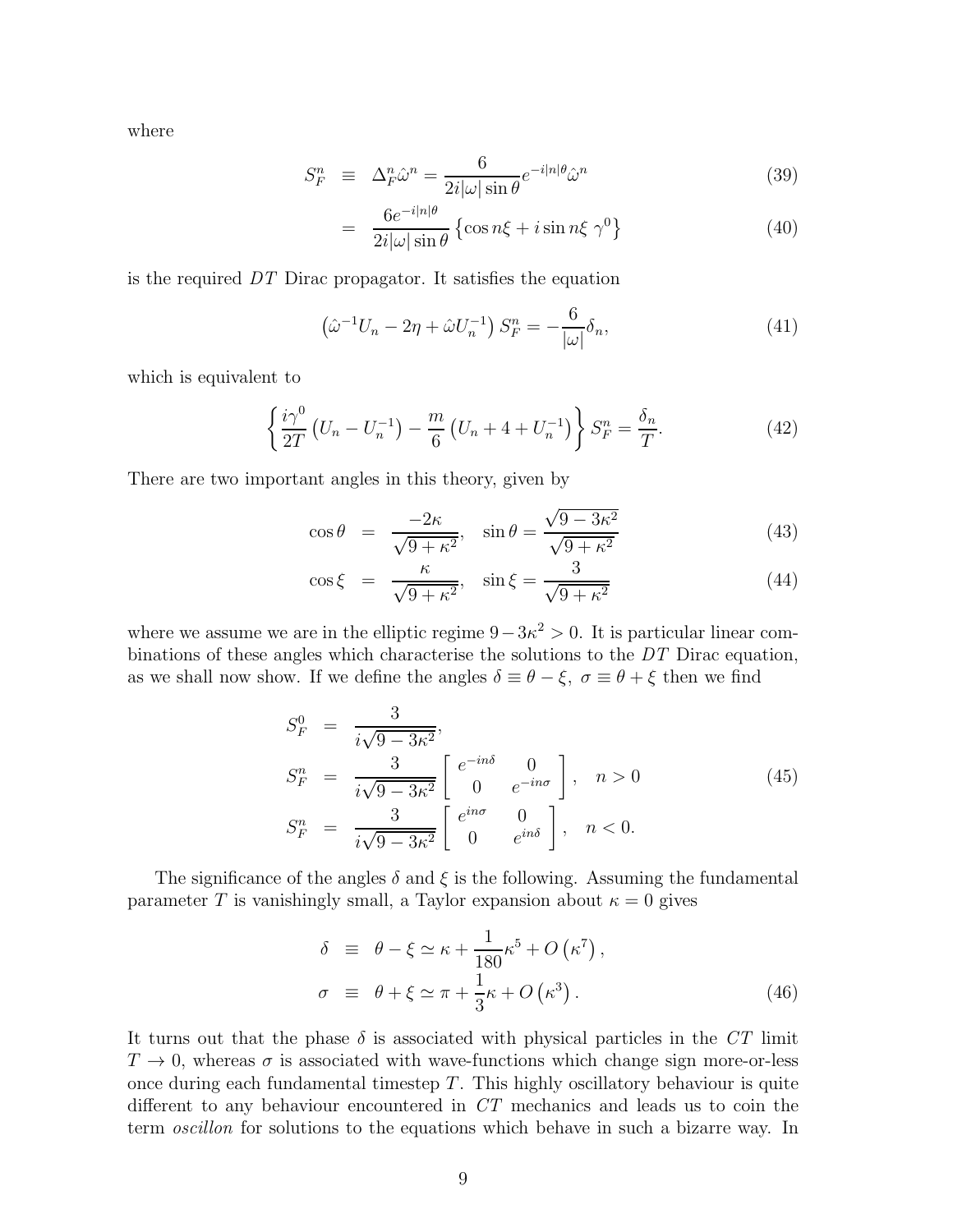<span id="page-9-0"></span>our theory there will be anti-oscillons as well as oscillons, in the same way there are anti-particles as well as particles.

The reason oscillon solutions occur is not hard to understand. Our *DT* Dirac equation [\(32\)](#page-7-0) is, unlike the *CT* Dirac equation, manifestly second-order in nature. Such an equation will normally have two solutions. However, there are twice as many degrees of freedom when we take into account the Dirac space dimensions in the above theory, so we find a total of four solutions to the *DT* Dirac equation. These correspond to *particle, anti-particle, oscillon,* and *anti-oscillon* solutions. In *Paper II* we discussed the DT Schrödinger equation in exactly analogous terms, except we did not have a Dirac space structure. So in that example we found particle wavefunction and oscillon wavefunction solutions but no anti-particle or anti-oscillon solutions. We argued there that the oscillon wave-function solutions should not be accessible under ordinary conditions. This is supported by the result we discuss below, that quantum oscillon particle states have a negative norm and so are properly regarded as unphysical.

#### 3.2 Quantisation

Having found the propagator the next step is to extract information from it about the field operators. We note that unlike *CT* mechanics, where we are usually able to impose canonical commutation or anticommutation relations directly, there is more of a problem in *DT* mechanics. This is because the concept of canonical conjugate momentum becomes close to being redundant in our theory. Fortunately, the Schwinger source functional approach provides a powerful way of finding commutation or anticommutation relations which are consistent with the quantum dynamics.

Given a DT action sum operator  $\hat{A}^{NM}[\eta]$ , then for evolution from state  $|\beta, M\rangle$ at time TM to  $|\alpha, N\rangle$  at time TN  $(N > M)$  in the presence of external sources, our *DT* Schwinger action principle is just

$$
\delta \langle \alpha, N | \beta, M \rangle_{\eta} = i \langle \alpha, N | \delta \hat{A}^{NM} [\eta] | \beta, M \rangle_{\eta}, \quad N > M. \tag{47}
$$

Here the action sum operator is given by

$$
\hat{A}^{NM}[\eta] \equiv \sum_{n=M}^{N-1} \hat{F}^n[\eta] \n= \sum_{n=M}^{N-1} \{ \hat{F}^n + \frac{1}{2} T[\bar{\eta}_{n+1} \hat{\psi}_{n+1} + \bar{\eta}_n \hat{\psi}_n + \bar{\psi}_{n+1} \eta_{n+1} + \bar{\psi}_n \eta_n] \}.
$$
\n(48)

Then we find

$$
\frac{-i}{T} \frac{\partial}{\partial \bar{\eta}_n} \langle \alpha, N | \beta, M \rangle_{\eta} = \langle \alpha, N | \hat{\psi}_n | \beta, M \rangle_{\eta}, \quad N > n > M
$$
  

$$
\frac{i}{T} \frac{\partial}{\partial \eta_n} \langle \alpha, N | \beta, M \rangle_{\eta} = \langle \alpha, N | \bar{\psi}_n | \beta, M \rangle_{\eta}, \quad N > n > M
$$
(49)  

$$
\frac{-i}{T} \frac{\partial}{\partial \bar{\eta}_N} \langle \alpha, N | \beta, M \rangle_{\eta} = \frac{1}{2} \langle \alpha, N | \hat{\psi}_N | \beta, M \rangle_{\eta},
$$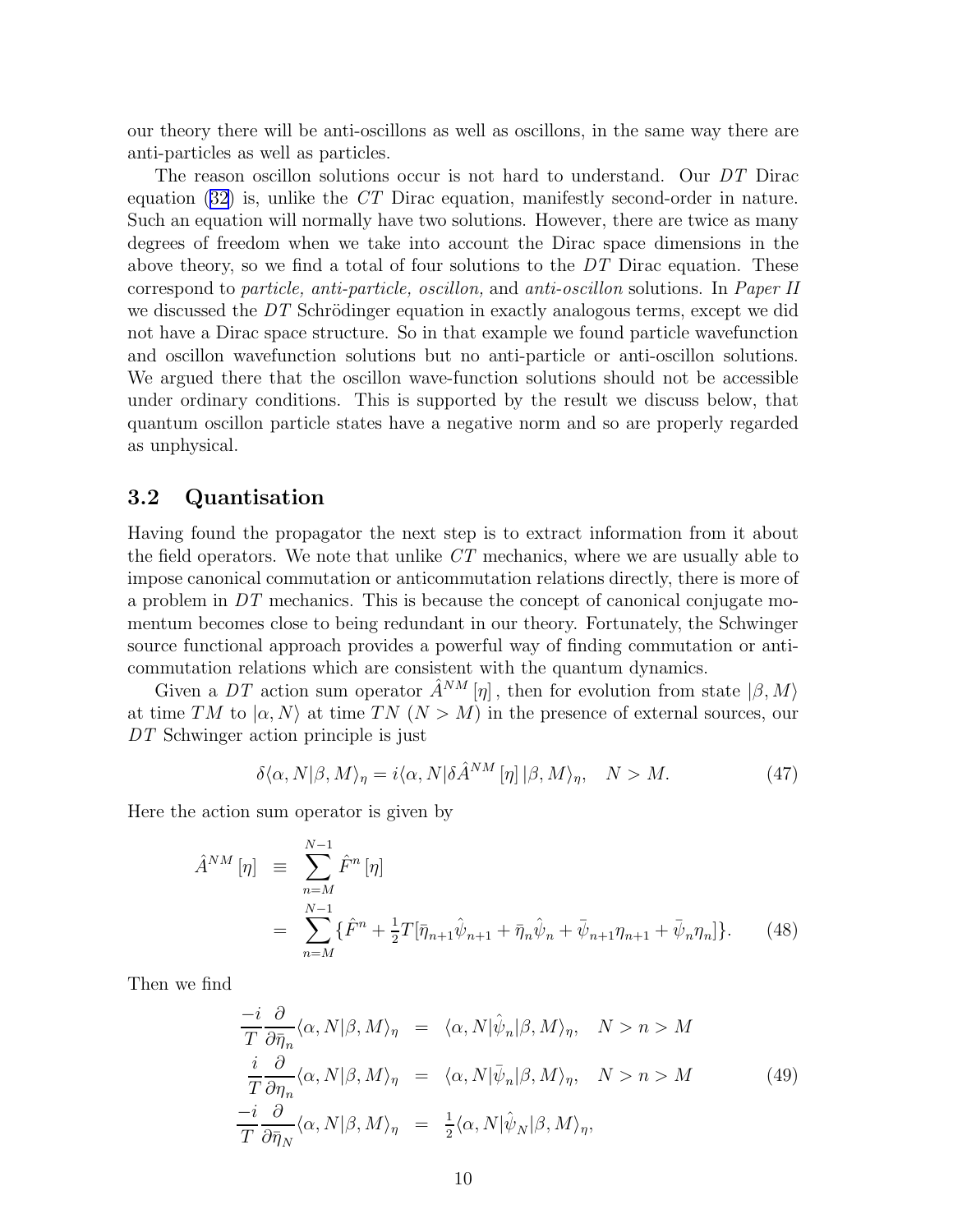<span id="page-10-0"></span>
$$
\frac{i}{T} \frac{\partial}{\partial \eta_N} \langle \alpha, N | \beta, M \rangle_{\eta} = \frac{1}{2} \langle \alpha, N | \bar{\psi}_N | \beta, M \rangle_{\eta},
$$
\n
$$
-i \frac{\partial}{\partial \eta_N} \langle \alpha, N | \beta, M \rangle_{\eta} = \frac{1}{2} \langle \alpha, N | \bar{\psi}_N | \beta, M \rangle_{\eta},
$$
\n(50)

$$
\frac{-i}{T} \frac{\partial}{\partial \bar{\eta}_M} \langle \alpha, N | \beta, M \rangle_{\eta} = \frac{1}{2} \langle \alpha, N | \hat{\psi}_M | \beta, M \rangle_{\eta}, \frac{i}{T} \frac{\partial}{\partial \eta_M} \langle \alpha, N | \beta, M \rangle_{\eta} = \frac{1}{2} \langle \alpha, N | \bar{\psi}_M | \beta, M \rangle_{\eta}.
$$
\n(51)

We may use these results to work out *DT* ground state time ordered products. For fermionic fields we note for example

$$
\langle 0|\tilde{T}\hat{\psi}_n^+\hat{\psi}_m|0\rangle \equiv \langle 0|\hat{\psi}_n^+\hat{\psi}_m|0\rangle\Theta_{n-m} + \frac{1}{2}\langle 0|[\hat{\psi}_n^+,\hat{\psi}_n]|0\rangle\delta_{n-m} -\langle 0|\hat{\psi}_m\hat{\psi}_n^+|0\rangle\Theta_{m-n}, \qquad (52)
$$

where  $\tilde{T}$  denotes the *DT* time ordering operator discussed in [\[1](#page-26-0), [3, 4](#page-26-0)], and  $\Theta_n$  and  $\delta_n$ are the  $DT$  step and  $\delta$  functions respectively, with the properties

$$
\Theta_n = 1, \quad n > 0, \qquad \delta_n = 1, \quad n = 0, \n= 0, \quad n < 1, \qquad = 0, \quad n \neq 0.
$$
\n(53)

We note that in DT we can explicitly discuss what happens when the fields are at equal times, whereas in *CT* field theory, we tend to avoid this in discussions of time-ordered products, appealing to the properties of distributions.

Now considering the quantum operator equation of motion

$$
\hat{\omega}^{-1}\hat{\psi}_{n+1} + \frac{4\kappa}{|\omega|}\hat{\psi}_n + \hat{\omega}\hat{\psi}_{n-1} = \frac{6T}{|\omega|}\eta_n,
$$
\n(54)

wetake its matrix element between the ground state, use the above relations  $(49 - 51)$  $(49 - 51)$  $(49 - 51)$  $(49 - 51)$ and hence find the ground state functional

$$
Z[\eta] \equiv \langle 0|0 \rangle_{\eta} = \exp\left\{-iT^2 \sum_{r,s=-\infty}^{\infty} \bar{\eta}_r S_F^{r-s} \eta_s \right\},\tag{55}
$$

suppressing Dirac space indices. Then using the result

$$
\langle 0|\tilde{T}\bar{\psi}_{na}\hat{\psi}_{mb}|0\rangle = \lim_{\eta \to 0} \left\{ \frac{i}{T} \frac{\partial}{\partial \eta_{na}} \frac{-i}{T} \frac{\partial}{\partial \bar{\eta}_{mb}} Z[\eta] \right\} \tag{56}
$$

explicitly showing the Dirac space indices, we find

$$
\langle 0|\tilde{T}\bar{\psi}_{na}\hat{\psi}_{mb}|0\rangle = -iS_{F\,ba}^{m-n} \tag{57}
$$

or

$$
\langle 0|\tilde{T}\hat{\psi}_{na}^{\dagger}\hat{\psi}_{mb}|0\rangle = -i(S_F^{m-n}\gamma^0)_{ba}.\tag{58}
$$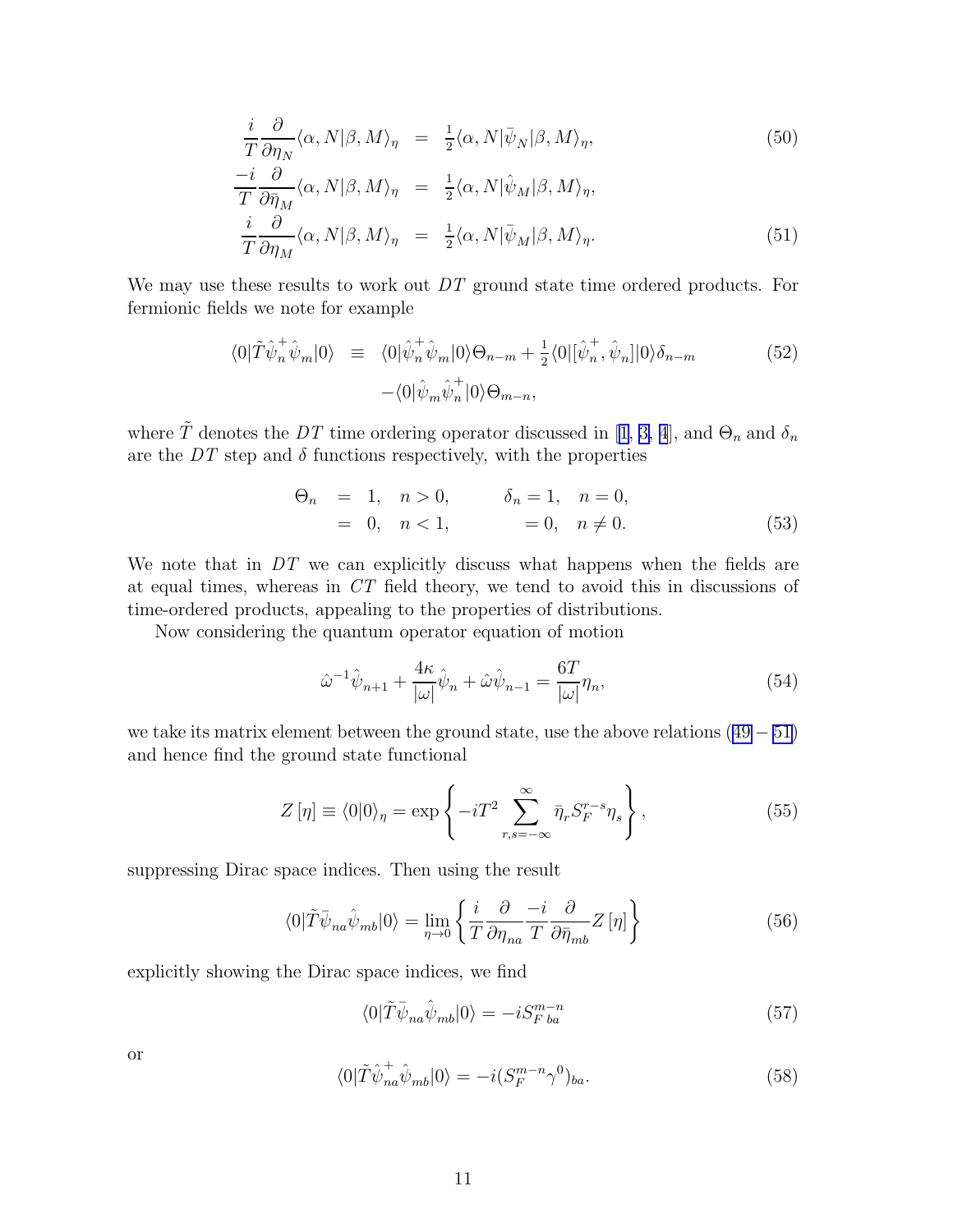<span id="page-11-0"></span>Using our results for the *DT* Dirac propagator in the previous subsection and choosing appropriate temporal indices  $m$  and  $n$ , we extract the following information:

$$
n > m : \langle 0 | \psi_n^+ \psi_m | 0 \rangle = -\frac{3}{\sqrt{9 - 3\kappa^2}} e^{-i(n-m)\theta} \hat{\omega}^{m-n} \gamma^0
$$

$$
= \frac{3}{\sqrt{9 - 3\kappa^2}} \left[ -e^{-i(n-m)\sigma} \begin{array}{cc} 0 \\ 0 \end{array} e^{-i(n-m)\delta} \right]
$$
(59)

$$
\langle 0 | \psi_m^+ \psi_n | 0 \rangle = -\frac{3}{\sqrt{9 - 3\kappa^2}} \gamma^0 e^{i(n-m)\theta} \hat{\omega}^{n-m}
$$

$$
= \frac{3}{\sqrt{9 - 3\kappa^2}} \left[ \begin{array}{cc} -e^{i(n-m)\sigma} & 0\\ 0 & e^{i(n-m)\delta} \end{array} \right] \tag{60}
$$

$$
n < m : \langle 0 | \psi_m \psi_n^+ | 0 \rangle = \frac{3}{\sqrt{9 - 3\kappa^2}} e^{-i(m-n)\theta} \hat{\omega}^{m-n} \gamma^0
$$
\n
$$
= \frac{3}{\sqrt{9 - 3\kappa^2}} \left[ \begin{array}{cc} e^{i(n-m)\delta} & 0\\ 0 & -e^{i(n-m)\sigma} \end{array} \right] \tag{61}
$$

$$
\langle 0 | \psi_n^+ \psi_m | 0 \rangle = \frac{3}{\sqrt{9 - 3\kappa^2}} e^{i(m-n)\theta} \gamma^0 \hat{\omega}^{n-m}
$$

$$
= \frac{3}{\sqrt{9 - 3\kappa^2}} \left[ e^{-i(n-m)\delta} \begin{array}{cc} 0 \\ 0 \end{array} - e^{-i(n-m)\sigma} \right]. \tag{62}
$$

In addition, by taking  $n = m$  we find

$$
\langle 0 | \left[ \hat{\psi}_n, \hat{\psi}_n^+ \right] | 0 \rangle = \frac{3\gamma^0}{2\sqrt{9 - 3\kappa^2}}.
$$
\n
$$
(63)
$$

By using the *DT* operator equation of motion for the source free case

$$
\hat{\omega}^{-1}\hat{\psi}_{n+1} + \frac{4\kappa}{|\omega|}\hat{\psi}_n + \hat{\omega}\hat{\psi}_{n-1} = 0
$$
\n(64)

we deduce

$$
\langle 0|\hat{\psi}_n\hat{\psi}_n^+|0\rangle = -\langle 0|\hat{\psi}_n^+\hat{\psi}_n|0\rangle = \frac{3\gamma^0}{\sqrt{9-3\kappa^2}}.\tag{65}
$$

We now use the above ground state expectation values and the reasonable assumption that free field anticommutators are c-numbers to write down the following anticommutators:

$$
\left\{\hat{\psi}_{n+1}^+, \hat{\psi}_n\right\} = \frac{6i\gamma^0}{|\omega|}\hat{\omega}^{-1},\tag{66}
$$

$$
\left\{\hat{\psi}_n^+, \hat{\psi}_{n+1}\right\} = \frac{-6i\gamma^0}{|\omega|}\hat{\omega},\tag{67}
$$

$$
\left\{\hat{\psi}_n^+, \hat{\psi}_n\right\} = 0,\tag{68}
$$

knowing they are consistent with the operator equations of motion and with the propagator. This amounts to our quantisation prescription.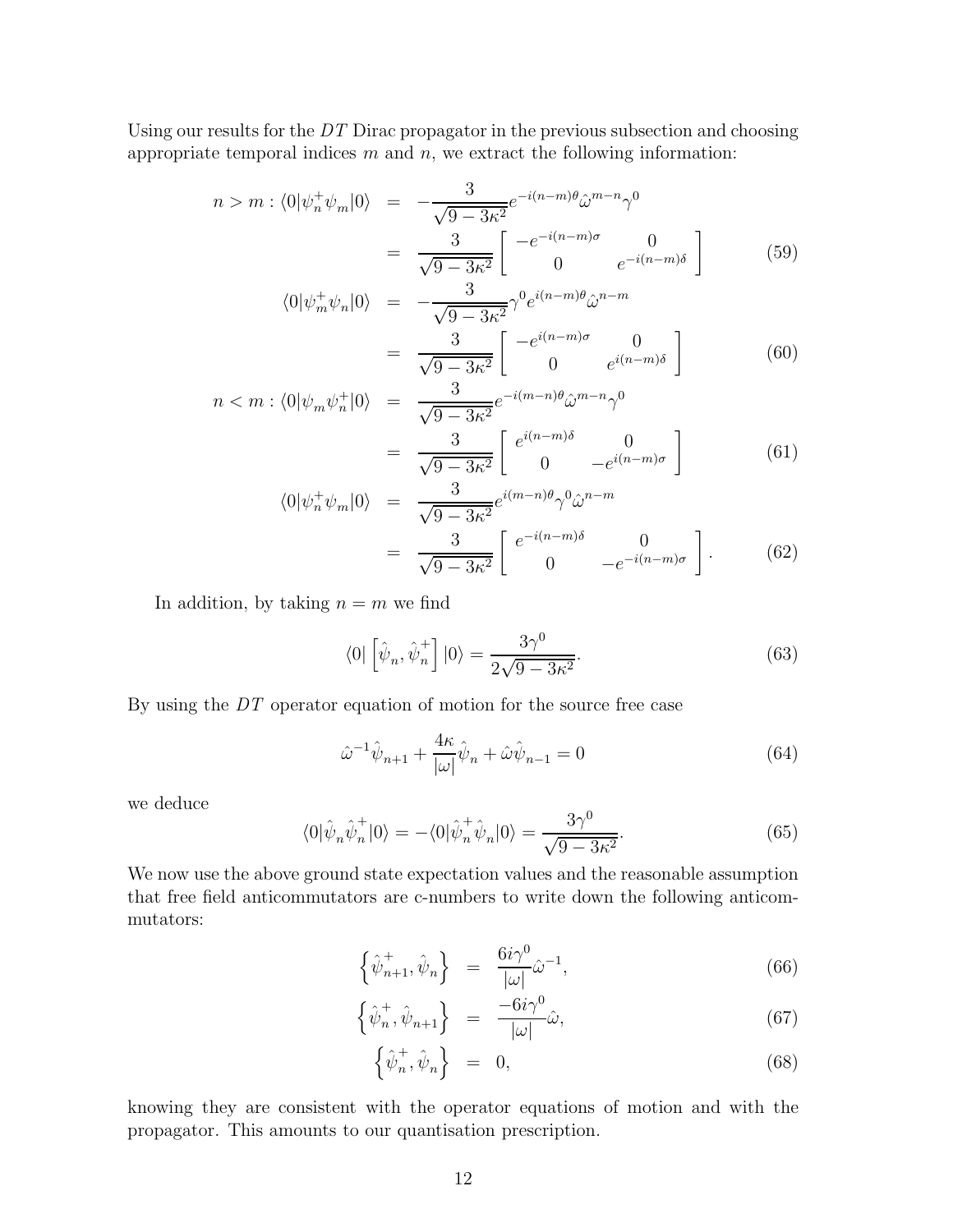<span id="page-12-0"></span>We note that the last result, [\(68\)](#page-11-0) is surprising considering that the canonical *CT* equal-time anticommutator of Dirac field operators is non-zero, i.e.

$$
\left\{\hat{\psi}\left(t\right)_a,\hat{\psi}^+\left(t\right)_b\right\}=\delta_{ab}.\tag{69}
$$

There are two points to be made here:

1. The Schwinger method in *CT* field theory does not lead to equal time anticommutators directly. It deals with time-ordered products, which involve the Heaviside distribution (the step function) and then we have to consider temporal limits carefully. So for example the  $CT$  analogues of the results  $(59 - 62)$  $(59 - 62)$  $(59 - 62)$  are

$$
t > 0: \langle 0|\hat{\psi}_a^+(t)\hat{\psi}_b(0)|0\rangle = \begin{bmatrix} 0 & 0\\ 0 & e^{-imt} \end{bmatrix}_{ba}
$$

$$
\langle 0|\hat{\psi}_b^+(0)\hat{\psi}_a(t)|0\rangle = \begin{bmatrix} 0 & 0\\ 0 & e^{imt} \end{bmatrix}_{ba}
$$

$$
t < 0: \langle 0|\hat{\psi}_b(0)\hat{\psi}_a^+(t)|0\rangle = \begin{bmatrix} e^{imt} & 0\\ 0 & 0 \end{bmatrix}_{ba}
$$

$$
\langle 0|\hat{\psi}_a(t)\hat{\psi}_b^+(0)|0\rangle = \begin{bmatrix} e^{-imt} & 0\\ 0 & 0 \end{bmatrix}_{ba}, \tag{70}
$$

from which we deduce

$$
\lim_{t \to 0^+} \left\{ \langle 0 | \hat{\psi}_a^+(t) \hat{\psi}_b(0) | 0 \rangle + \langle 0 | \hat{\psi}_b(0) \hat{\psi}_a^+(t) | 0 \rangle \right\} = \delta_{ab},\tag{71}
$$

which is consistent with  $(69)$ ;

2. The value zero in([68](#page-11-0)) is explained by the presence of oscillon solutions, which also manifest themselves in the relations([59](#page-11-0) − [62\)](#page-11-0). This suggests that the *DT* field operator  $\hat{\psi}_n$  is more complicated than its  $CT$  analogue  $\hat{\psi}(t)$ .

#### 3.3 The free particle Dirac equation

We turn now to solutions to the free particle *DT* Dirac equation

$$
\hat{\omega}^{-1}\psi_{n+1} + \frac{4\kappa}{|\omega|}\psi_n + \hat{\omega}\psi_n = 0.
$$
\n(72)

If we write  $\psi_n = \hat{\omega}^n \phi_n$  then

$$
\left(U_n - 2\eta + U_n^{-1}\right)\phi_n = 0, \quad \eta = \frac{-2\kappa}{|\omega|}.\tag{73}
$$

Assuming this equation has solutions of the form  $\phi_n = z^n \chi$ , where  $\chi$  is a two component object and z is taken complex and non-zero, then we find

$$
(z - 2\eta + z^{-1}) z^n \chi = 0,
$$
\n<sup>(74)</sup>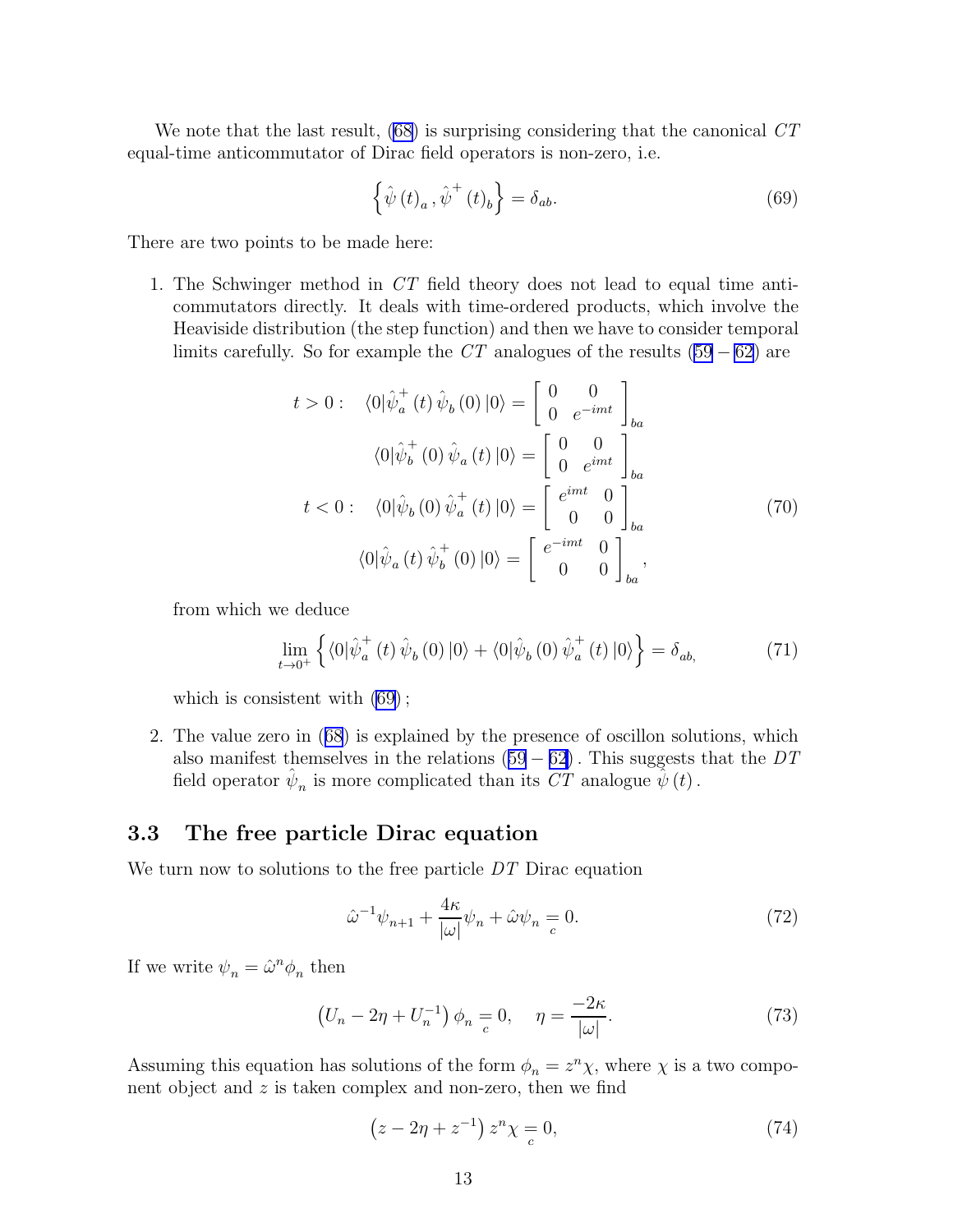fromwhich we deduce  $z = e^{\pm i\theta}$ , where  $\cos \theta = \eta$  satisfies ([43\)](#page-8-0). We will assume we are in the elliptic regime, so that  $\theta$  is real. Next, define the two component Dirac space basis functions

$$
u \equiv \left[ \begin{array}{c} \sqrt{2m} \\ 0 \end{array} \right], \qquad v \equiv \left[ \begin{array}{c} 0 \\ \sqrt{2m} \end{array} \right]. \tag{75}
$$

Then solutions to [\(74](#page-12-0)) may be written in the form

$$
\phi_n = \frac{1}{2m} \left\{ [ae^{-in\theta} + c^* e^{in\theta}]u + [de^{-in\theta} + b^* e^{in\theta}]v \right\}.
$$
 (76)

We note that there are four independent solutions, as discussed above. Hence finally we get

$$
\psi_n = \hat{\omega}^n \phi_n
$$
  
= 
$$
\frac{1}{2m} \{ [ae^{-in\delta} + c^* e^{in\sigma}]u + [de^{-in\sigma} + b^* e^{in\delta}]v \}.
$$
 (77)

Second quantisation turns the coefficients  $a, b, c, d$ , etc. into operators, so that the solutions to the quantised *DT* Dirac equation are

$$
\begin{split}\n\hat{\psi}_n &= \frac{1}{2m} \left\{ [\hat{a}e^{-in\delta} + \hat{c}^+e^{in\sigma}]u + [\hat{d}e^{-in\sigma} + \hat{b}^+e^{in\delta}]v \right\}, \\
\hat{\psi}_n^+ &= \frac{1}{2m} \left\{ u^+[\hat{a}^+e^{in\delta} + \hat{c}e^{-in\sigma}] + v^+[\hat{d}^+e^{in\sigma} + \hat{b}e^{-in\delta}] \right\}.\n\end{split} \tag{78}
$$

We may invert the relationship (assuming we are in the elliptic regime) to find particleantiparticle creation and annihilation operators:

$$
\hat{a} = \frac{i}{2\sin\theta} u^+ \left\{ \hat{\psi}_{n+1} e^{-i\xi} - \hat{\psi}_n e^{i\theta} \right\} e^{in\delta}, \quad \frac{\rightarrow}{T} u^+ \hat{\psi}(t) e^{imt}
$$
\n
$$
\hat{a}^+ = \frac{-i}{2\sin\theta} \left\{ \hat{\psi}_{n+1}^+ e^{i\xi} - \hat{\psi}_n^+ e^{-i\theta} \right\} u e^{-in\delta}, \quad \frac{\rightarrow}{T} \hat{\psi}^+(t) u e^{-imt}
$$
\n
$$
\hat{b} = \frac{i}{2\sin\theta} \left\{ \hat{\psi}_{n+1}^+ e^{-i\xi} - \hat{\psi}_n^+ e^{i\theta} \right\} v e^{in\delta}, \quad \frac{\rightarrow}{T} \hat{\psi}^+(t) v e^{imt}
$$
\n(79)

$$
\hat{b}^+ = \frac{-i}{2\sin\theta}v^+\left\{\hat{\psi}_{n+1}e^{i\xi} - \hat{\psi}_n e^{-i\theta}\right\}e^{-in\delta}, \quad \frac{\partial}{\partial t}v^+\hat{\psi}(t)e^{-imt}
$$
(80)

and oscillon/anti-oscillon ladder operators:

$$
\hat{c} = \frac{i}{2\sin\theta} \left\{ \hat{\psi}_{n+1}^{+} e^{i\xi} - \hat{\psi}_n^{+} e^{i\theta} \right\} u e^{in\sigma}, \quad \frac{\rightarrow}{T} 0
$$
\n
$$
\hat{c}^{+} = \frac{-i}{2\sin\theta} u^{+} \left\{ \hat{\psi}_{n+1} e^{-i\xi} - \hat{\psi}_n e^{-i\theta} \right\} e^{-in\sigma}, \quad \frac{\rightarrow}{T} 0
$$
\n(81)

$$
\begin{split}\n\hat{d} &= \frac{i}{2\sin\theta} v^+ \left\{ \hat{\psi}_{n+1} e^{i\xi} - \hat{\psi}_n e^{i\theta} \right\} e^{in\sigma}, \quad \frac{\rightarrow}{T} 0 \\
\hat{d}^+ &= \frac{-i}{2\sin\theta} \left\{ \hat{\psi}_{n+1}^+ e^{-i\xi} - \hat{\psi}_n^+ e^{-i\theta} \right\} v e^{-in\sigma}, \quad \frac{\rightarrow}{T} 0.\n\end{split} \tag{82}
$$

In the above equations we show what should happen in the limit

$$
\frac{1}{T} \equiv \lim \{ T \to 0, \ n \to \infty, \ n\theta \to t \}
$$
\n(83)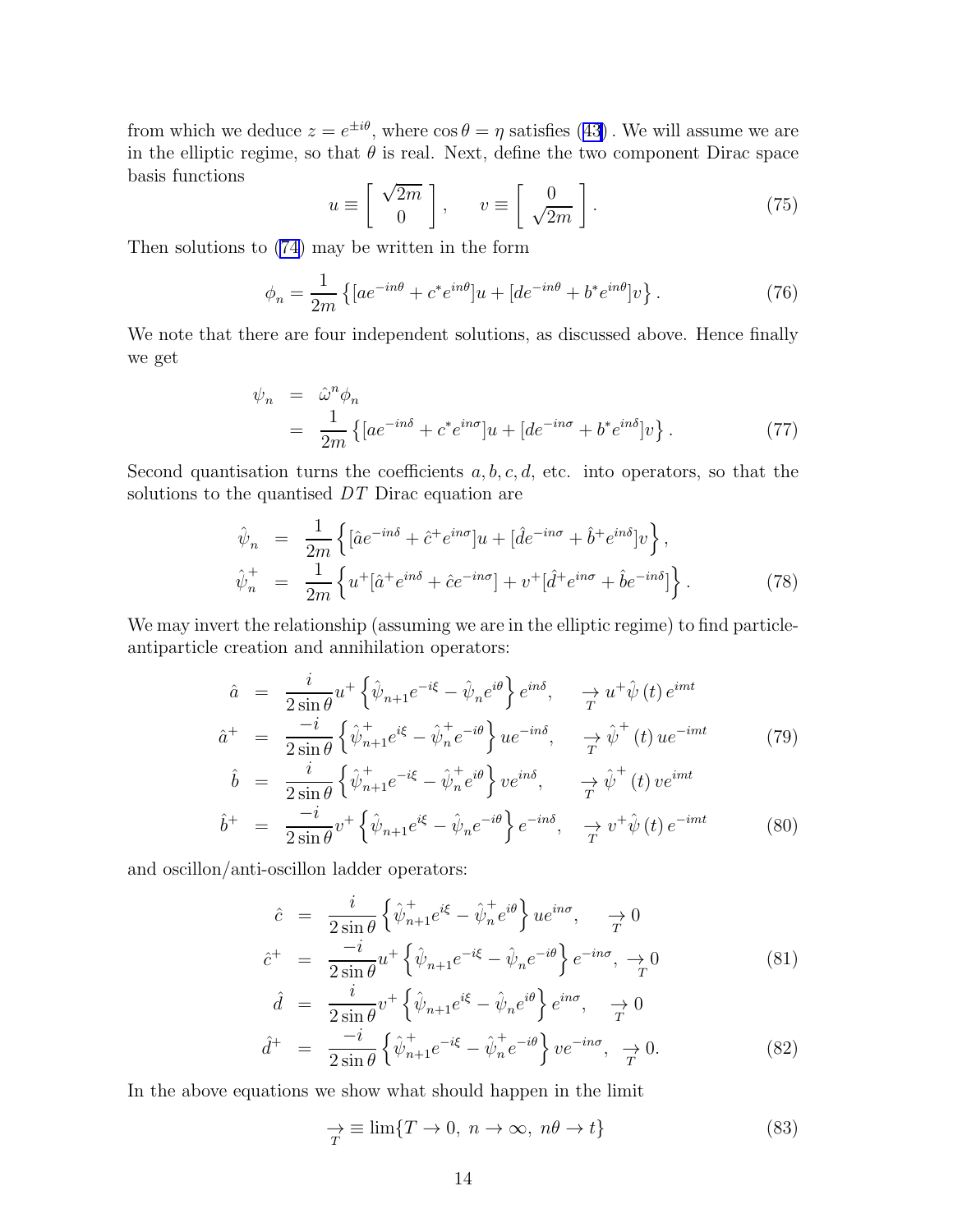assuming for example

$$
\psi_{n+1} \simeq \psi(t) + T\dot{\psi}(t) + O(T^2), \quad \text{etc}
$$
\n(84)

We note that we have not indexed the ladder operators with a temporal index  $n$ , but it is implied. These operators have the same temporal properties as the creation and annihilation operators found for the *DT* bosonic oscillator discussed in *Principles I*. Although such operators satisfy relations such as  $\hat{a}_n = \hat{a}_{n+1}$  for example, they are not actually invariants of the motion in that they do not commute with the timestep operator  $\hat{U}_n$ . In the terminology of *Principles I*, these operators are not compatible with the timestep operator. The resolution of this apparent paradox is to note that we are actually working in the Heisenberg picture.

To understand further the basic properties of these operators, we consider the sixty four possible ground state expectation values of products of the eight operators  $\hat{a}, \hat{a}^+, \dots, \hat{d}^+$ . Of these, only four are non-zero. We find

$$
\langle 0|\hat{a}\hat{a}^+|0\rangle = \langle 0|\hat{b}\hat{b}^+|0\rangle = \frac{6m}{\sqrt{9-3\kappa^2}},
$$
  

$$
\langle 0|\hat{c}\hat{c}^+|0\rangle = \langle 0|\hat{d}\hat{d}^+|0\rangle = \frac{-6m}{\sqrt{9-3\kappa^2}}.
$$
 (85)

This is consistent with the view that the operators  $\hat{a}$ ,  $\hat{b}$ ,  $\hat{c}$ , and  $\hat{d}$  annihilate the ground state ket  $|0\rangle$  and that their adjoints annihilate the ground state bra  $\langle 0|$ .

Ifnow we use the anticommutation relations  $(66 - 68)$  $(66 - 68)$  $(66 - 68)$  $(66 - 68)$  for the fields worked out previously, we find the following non-zero anticommutators:

$$
\left\{\hat{a}, \hat{a}^+\right\} = \left\{\hat{b}, \hat{b}^+\right\} = \frac{6m}{\sqrt{9-3\kappa^2}}, \quad \frac{\rightarrow}{T} 2m,\tag{86}
$$

$$
\left\{\hat{c}, \hat{c}^+\right\} = \left\{\hat{d}, \hat{d}^+\right\} = \frac{-6m}{\sqrt{9 - 3\kappa^2}}, \quad \to -2m. \tag{87}
$$

The fundamental result here is that the particle and anti-particle creation and annihilation operators lead to states with a positive inner product, whereas the oscillon and anti-oscillon operators lead to negative norm states, which means that oscillons and anti-oscillons should be regarded as unphysical.

Finally, we find that the conserved charge  $\hat{Q}$  operator, given by

$$
\hat{Q} = \frac{1}{12} \hat{\psi}_{n+1}^{\dagger} \left[ 3 - i\kappa \gamma^0 \right] \hat{\psi}_n + \frac{1}{12} \hat{\psi}_n^{\dagger} \left[ 3 + i\kappa \gamma^0 \right] \hat{\psi}_{n+1} - \frac{1}{12} \hat{\psi}_n \left[ 3 - i\kappa \gamma^0 \right] \hat{\psi}_{n+1}^{\dagger} - \frac{1}{12} \hat{\psi}_{n+1} \left[ 3 + i\kappa \gamma^0 \right] \hat{\psi}_n^{\dagger}
$$
\n(88)

may be written in the form

$$
\hat{Q} = \frac{\sqrt{9 - 3\kappa^2}}{6m} \left[ \hat{a}^+ \hat{a} - \hat{b}^+ \hat{b} + \hat{c}^+ \hat{c} - \hat{d}^+ \hat{d} \right]. \tag{89}
$$

Taking the anticommutators into account, we see that particles, antiparticles, oscillons and anti-oscillons carry the same magnitude of charge. We expect therefore that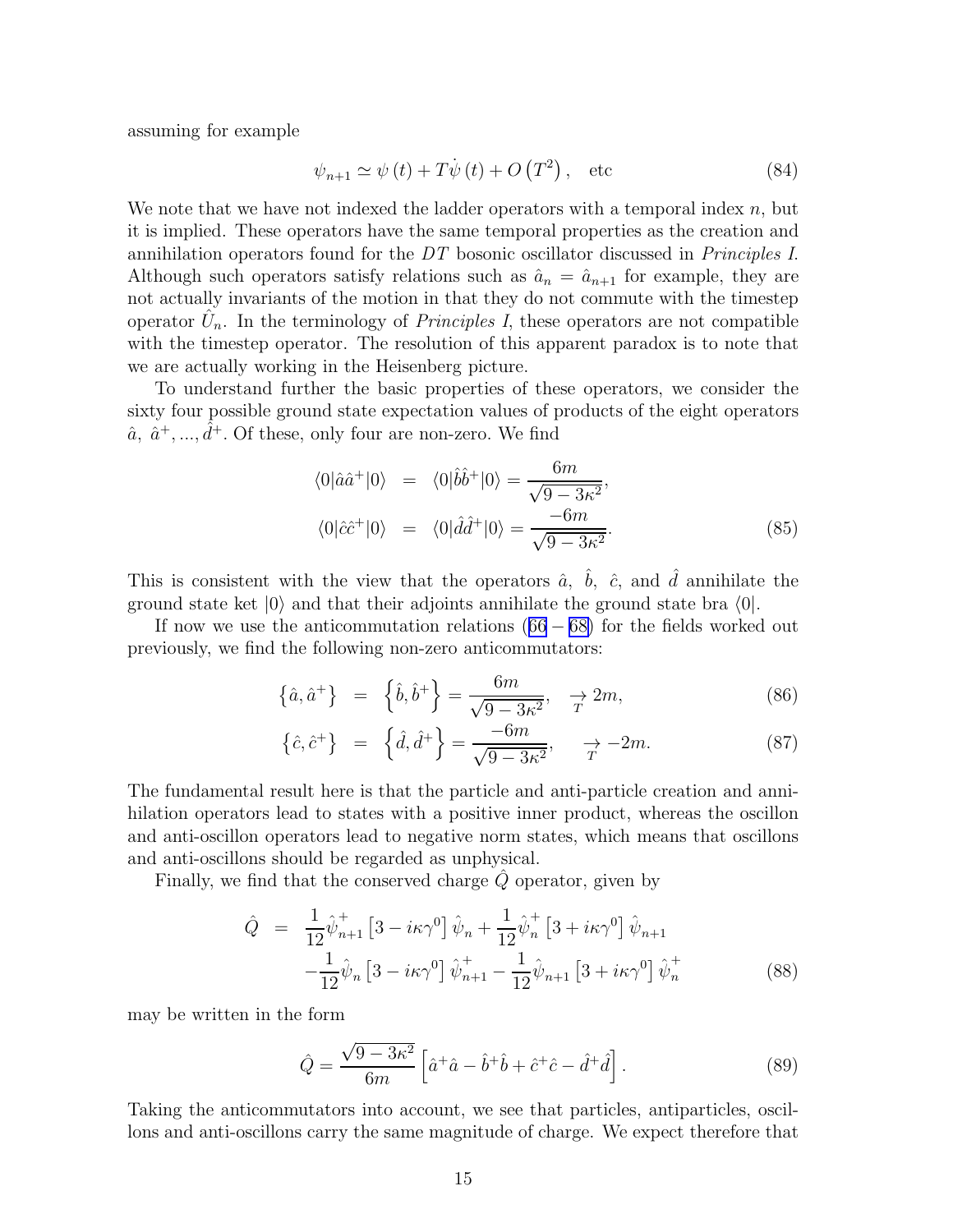<span id="page-15-0"></span>whilst oscillons and anti-oscillons would not appear as external *in* or *out* asymptotic particles, they can carry charge, linear momentum and spin, and should contribute in Feynman diagrams. In particular, there may be significant novel effects, with particles making virtual transitions to oscillons and back again. When we come to the field theory, discussed next, we expect to find that electric charge as a physical observable should only be associated with particles or antiparticles with momenta below the parabolic barrier.

### 4 The Dirac equation in 1+3 dimensions

We turn now to the Dirac equation in one time and three spatial dimensions. First we consider the free particle system. Using the virtual paths discussed previously the *CT* Dirac Lagrangian density

$$
\mathcal{L}(x) = \frac{1}{2}i\bar{\psi}(x)\overrightarrow{\mathcal{B}}\psi(x) - \frac{1}{2}i\bar{\psi}(x)\overleftarrow{\mathcal{B}}\psi(x) - m\bar{\psi}(x)\psi(x)
$$
(90)

gives the system function density

$$
\mathcal{F}^{n}(\mathbf{x}) = \frac{1}{2}i \left\{ \psi_{n}^{+}(\mathbf{x}) \psi_{n+1}(\mathbf{x}) - \psi_{n+1}^{+}(\mathbf{x}) \psi_{n}(\mathbf{x}) \right\} \n- \frac{T}{6} \left\{ 2\psi_{n+1}^{+}(\mathbf{x}) \overleftrightarrow{H} \psi_{n+1}(\mathbf{x}) + \psi_{n}^{+}(\mathbf{x}) \overleftrightarrow{H} \psi_{n+1}(\mathbf{x}) \right\}, \qquad (91)
$$

where

$$
\overleftrightarrow{H} \equiv \frac{1}{2} i \overleftrightarrow{\nabla} \cdot \boldsymbol{\alpha} - \frac{1}{2} i \boldsymbol{\alpha} \cdot \overrightarrow{\nabla} + m \beta \tag{92}
$$

is the standard Dirac one-particle Hamiltonian operator. The Cadzow equation for  $\psi_n(\mathbf{x})$  is formally given by

$$
\frac{\partial}{\partial \psi_n^+} \left\{ \mathcal{F}^n + \mathcal{F}^{n-1} \right\} = \nabla \cdot \frac{\partial}{\partial \nabla \psi_n^+} \left\{ \mathcal{F}^n + \mathcal{F}^{n-1} \right\},\tag{93}
$$

which gives the Cadzow equation for  $\psi_n$ :

$$
i\frac{\psi_{n+1} - \psi_{n-1}}{2T} = \frac{1}{6}\overrightarrow{H} \left\{ \psi_{n+1} + 4\psi_n + \psi_{n-1} \right\},\tag{94}
$$

where  $\vec{H} \equiv -i\alpha \cdot \vec{\nabla} + m\beta$ . In this form we can readily identify the various parts of the non-covariant form of the *CT* Dirac equation. Another form is

$$
\overrightarrow{\Lambda^+}\psi_{n+1} = -\frac{4iT}{6}\overrightarrow{H}\psi_n + \overrightarrow{\Lambda^+}\psi_{n-1}
$$
\n(95)

where  $\overrightarrow{\Lambda^+} \equiv \frac{1}{2} + \frac{iT}{6}$  $\frac{T}{6}\overrightarrow{H}, \overrightarrow{\Lambda}^2 \equiv \frac{1}{2} - \frac{iT}{6}$  $\frac{T}{6}\overrightarrow{H}$ . Likewise, we find the Cadzow equation for  $\psi_n^+$ n

$$
\psi_{n+1}^+ \overleftarrow{\Lambda^-} = \frac{4iT}{6} \psi_n^+ \overleftarrow{H} + \psi_{n-1}^+ \overleftarrow{\Lambda^+}, \tag{96}
$$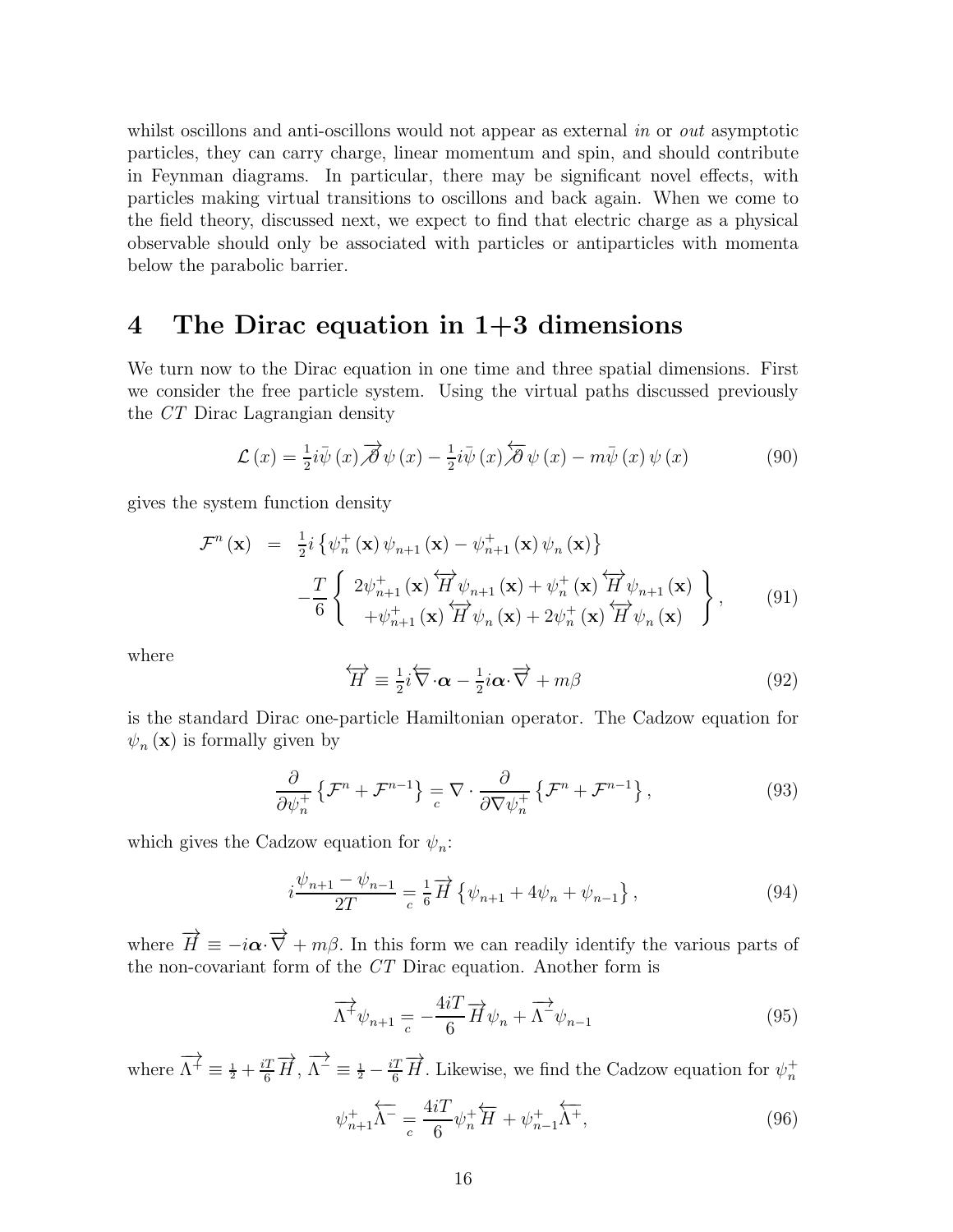<span id="page-16-0"></span>where  $\overleftarrow{H} \equiv i \overleftarrow{\nabla} \cdot \boldsymbol{\alpha} + m \beta, \overleftarrow{\Lambda^+} \equiv \frac{1}{2} + \frac{iT}{6}$  $\frac{T}{6}\overleftarrow{H}$ , and  $\overleftarrow{\Lambda^{-}} \equiv \frac{1}{2} - \frac{iT}{6}$  $\frac{T}{6}\overleftarrow{H}$ . The equations in the form involving the Λ operators are useful for proving that various invariants of the motion are indeed constant in time.

With the Fourier transforms

$$
\tilde{\psi}_n(\mathbf{p}) \equiv \int d^3 \mathbf{x} e^{-i \mathbf{p} \cdot \mathbf{x}} \psi_n(\mathbf{x}), \quad \tilde{\psi}_n^+(\mathbf{p}) \equiv \int d^3 \mathbf{x} e^{i \mathbf{p} \cdot \mathbf{x}} \psi_n^+(\mathbf{x}), \tag{97}
$$

we find

$$
\tilde{\Lambda}^{+}\left(\mathbf{p}\right)\tilde{\psi}_{n+1}\left(\mathbf{p}\right) = \frac{-4i}{6}TH\left(\mathbf{p}\right)\tilde{\psi}_{n}\left(\mathbf{p}\right) + \tilde{\Lambda}^{-}\left(\mathbf{p}\right)\tilde{\psi}_{n-1}\left(\mathbf{p}\right),
$$
\n
$$
\tilde{\psi}_{n+1}^{+}\left(\mathbf{p}\right)\tilde{\Lambda}^{-}\left(\mathbf{p}\right) = \frac{4i}{6}T\tilde{\psi}_{n}^{+}\left(\mathbf{p}\right)H\left(\mathbf{p}\right) + \tilde{\psi}_{n-1}^{+}\left(\mathbf{p}\right)\tilde{\Lambda}^{+}\left(\mathbf{p}\right) \tag{98}
$$

where  $H(\mathbf{p}) \equiv \boldsymbol{\alpha} \cdot \mathbf{p} + m\beta$ ,  $\tilde{\Lambda}^+(\mathbf{p}) \equiv \frac{1}{2} + \frac{iT}{6}H(\mathbf{p})$ , and  $\tilde{\Lambda}^-(\mathbf{p}) \equiv \frac{1}{2} - \frac{iT}{6}H(\mathbf{p})$ . Now consider the construction

$$
C^{n} \equiv \int \frac{d^{3} \mathbf{p}}{(2\pi)^{3}} \mathcal{C}(\mathbf{p}) \left\{ \tilde{\psi}_{n} \left( \mathbf{p} \right) \tilde{\Lambda}^{+} \left( \mathbf{p} \right) \tilde{\psi}_{n+1} \left( \mathbf{p} \right) + \tilde{\psi}_{n+1} \left( \mathbf{p} \right) \tilde{\Lambda}^{-} \left( \mathbf{p} \right) \tilde{\psi}_{n} \left( \mathbf{p} \right) \right\}, \qquad (99)
$$

where  $\mathcal{C}(\mathbf{p})$  is arbitrary. Using the equations of motion (98) we readily find

$$
C^n \underset{c}{=} C^{n-1},\tag{100}
$$

which shows that  $C<sup>n</sup>$  is a Logan invariant [\[1](#page-26-0), [6](#page-26-0)] of the system.

### 4.1 The DT Dirac propagator

In the presence of external fermionic sources the system function density becomes

$$
\mathcal{F}_{\eta}^{n}\left(\mathbf{x}\right) = \mathcal{F}^{n}\left(\mathbf{x}\right) + \frac{1}{2}T \left\{ \begin{array}{c} \bar{\eta}_{n}\left(\mathbf{x}\right)\psi_{n}\left(\mathbf{x}\right) + \bar{\eta}_{n+1}\left(\mathbf{x}\right)\psi_{n+1}\left(\mathbf{x}\right) \\ + \bar{\psi}_{n}\left(\mathbf{x}\right)\eta_{n}\left(\mathbf{x}\right) + \bar{\psi}_{n+1}\left(\mathbf{x}\right)\eta_{n+1}\left(\mathbf{x}\right) \end{array} \right\},\tag{101}
$$

which gives the Cadzow equation for  $\psi_n$ :

$$
i\frac{\psi_{n+1} - \psi_{n-1}}{2T} = \frac{1}{6}\overrightarrow{H} \left\{ \psi_{n+1} + 4\psi_n + \psi_{n-1} \right\} - \beta \eta_n. \tag{102}
$$

Likewise, we find the Cadzow equation for  $\psi_n^+$  $^+_n$  :

$$
\psi_{n+1}^+ \overleftarrow{\Lambda^-} = \frac{4iT}{6} \psi_n^+ \overleftarrow{H} + \psi_{n-1}^+ \overleftarrow{\Lambda^+} - iT \eta_n^+ \beta. \tag{103}
$$

Taking Fourier transforms and with the definitions

$$
\hat{\Omega}(\mathbf{p}) \equiv \frac{\kappa + 3i\hat{H}(\mathbf{p})}{\sqrt{9 + \kappa^2}}, \quad \kappa \equiv TE_{\mathbf{p}}, \quad \hat{H}(\mathbf{p}) \equiv \frac{H(\mathbf{p})}{E_{\mathbf{p}}} \tag{104}
$$

the equation (102) becomes

$$
\left(\hat{\Omega}^+\left(\mathbf{p}\right)U_n - 2\eta_E + \hat{\Omega}\left(\mathbf{p}\right)U_n^{-1}\right)\tilde{\psi}_n\left(\mathbf{p}\right) = T\Gamma_E\hat{H}\left(\mathbf{p}\right)\beta\tilde{\eta}_n\left(\mathbf{p}\right),\tag{105}
$$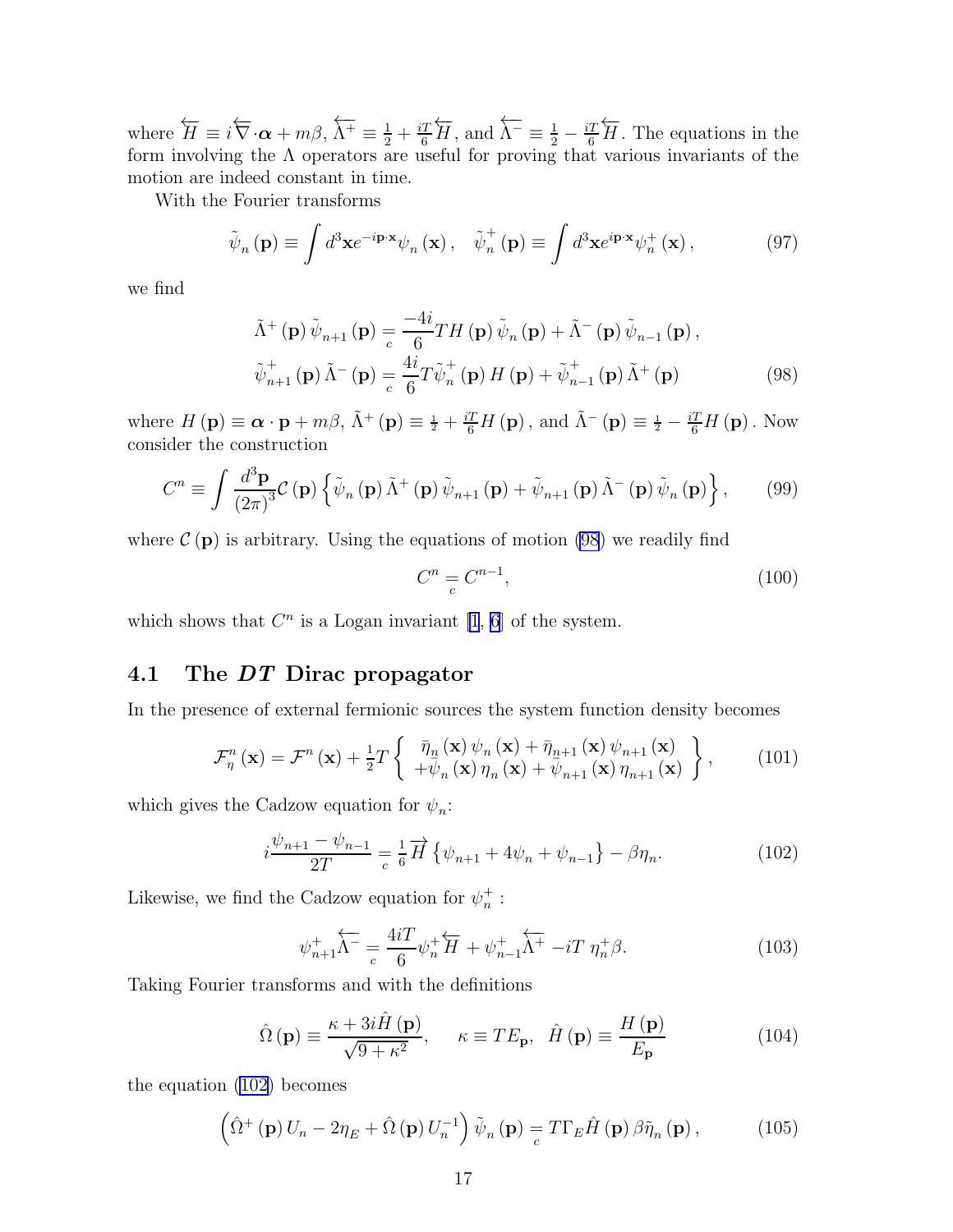<span id="page-17-0"></span>where

$$
\Gamma_E \equiv \frac{6}{\sqrt{9 + \kappa^2}}, \qquad \eta_E = \frac{-2\kappa}{\sqrt{9 + \kappa^2}}.\tag{106}
$$

With our experience of the  $DT$  Dirac equation in  $1+0$  dimensions, we may immediately write down the formal solution

$$
\tilde{\psi}_{n}(\mathbf{p}) = \tilde{\psi}_{n}^{(0)}(\mathbf{p}) - T \sum_{m=-\infty}^{\infty} \tilde{S}_{F}^{n-m}(\mathbf{p}) \tilde{\eta}_{m}(\mathbf{p}), \qquad (107)
$$

where  $\tilde{\psi}_n^{(0)}$  $n^{(0)}_n(\mathbf{p})$  is a solution to the free DT Dirac equation and the propagators

$$
\tilde{S}_{F}^{n}(\mathbf{p}) \equiv \tilde{\Delta}_{F}^{n}(\mathbf{p}) \,\hat{\Omega}^{n}(\mathbf{p}) \,\hat{H}(\mathbf{p}) \,\gamma^{0}, \quad \tilde{\Delta}_{F}^{n}(\mathbf{p}) \equiv \frac{e^{-i|n|\theta_{E}}\Gamma_{E}}{2i\sin\theta_{E}} \tag{108}
$$

satisfy the equations

$$
\left(\hat{\Omega}^{-1}\left(\mathbf{p}\right)U_{n}-2\eta_{E}+\hat{\Omega}\left(\mathbf{p}\right)U_{n}^{-1}\right)\tilde{S}_{F}^{n}\left(\mathbf{p}\right) = -\Gamma_{E}\hat{H}\left(\mathbf{p}\right)\beta\delta_{n},\qquad(109)
$$

$$
\left(U_n - 2\eta_E + U_n^{-1}\right)\tilde{\Delta}_F^n\left(\mathbf{p}\right) = -\Gamma_E\delta_n. \tag{110}
$$

Note that the bosonic propagator  $\tilde{\Delta}_F^n\left(\mathbf{p}\right)$  in (108) is dimensionless whereas the bosonic propagator in([18\)](#page-5-0) has the physical dimensions of a length in our system of units.

To investigate the nature of the propagator, define the Fourier series transform

$$
\tilde{S}_F(\mathbf{p}, \Theta) \equiv T \sum_{n=-\infty}^{\infty} e^{in\Theta} \tilde{S}_F^n(\mathbf{p}), \qquad (111)
$$

where the parameter  $\Theta$  is taken real. Then we find

$$
\left[\kappa\left(\cos\Theta+2\right)\hat{H}-3\sin\Theta\right]\tilde{S}_F\left(\mathbf{p},\Theta\right)=-3T\beta.\tag{112}
$$

We may now solve for  $\tilde{S}_F(\mathbf{p},\Theta)$  if we give  $\kappa^2$  a small imaginary term, according to the standard Feynman  $m \to m - i\epsilon$  prescription. Hence we find

$$
\tilde{S}_F(\mathbf{p}, \Theta) = \frac{-3T \left[ \kappa \left( \cos \Theta + 2 \right) \hat{H} - 3 \sin \Theta \right] \beta}{\left[ \kappa^2 (\cos \Theta + 2)^2 - 9 \sin^2 \Theta - i\epsilon \right]}.
$$
(113)

In this form the propagator looks quite different to the standard *CT* propagator, but a suitable reparametrisation can change this. We introduce the parameter  $p_0$  (which should **not** be confused with  $E_p \equiv \sqrt{\mathbf{p} \cdot \mathbf{p} + m^2}$  related to the parameter  $\Theta$  by

$$
\cos \Theta = \frac{6 - 2p_0^2 T^2}{6 + p_0^2 T^2}, \quad sign(\Theta) = sign(p_0).
$$
 (114)

Then we find

$$
\tilde{S}_F(\mathbf{p}, \Theta) = \frac{\gamma^0 p_0 + \gamma^i p_i + m}{p_0^2 - E_p^2 + i\epsilon} + O(T^2) = \frac{\cancel{p} + m}{p^2 - m^2 + i\epsilon} + O(T^2).
$$
 (115)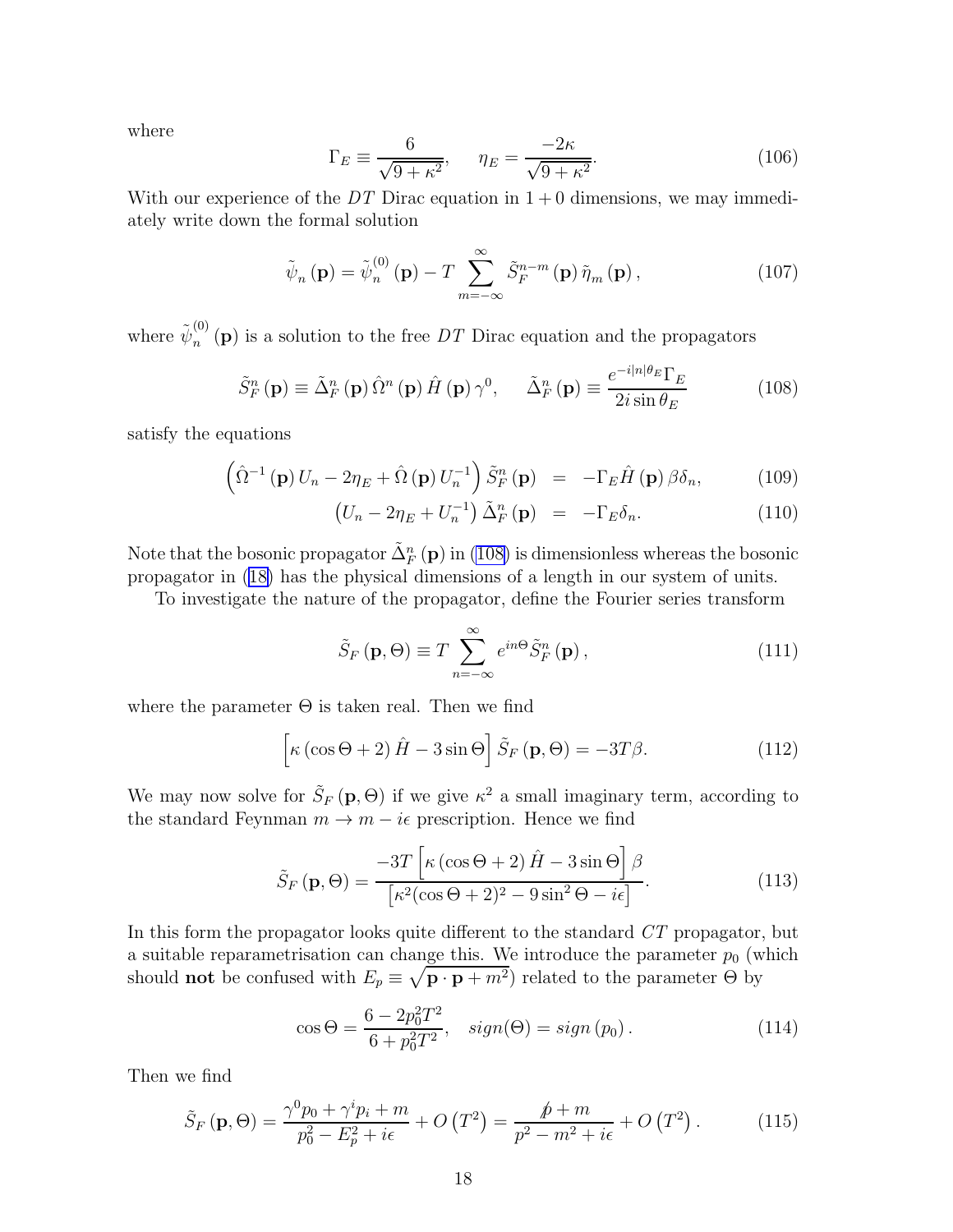From this we see that our propagator indeed looks exactly like the *CT* Feynman propagator for the Dirac field in lowest order in T.

This result is important for two reasons. First, the reparametrisation [\(114\)](#page-17-0) is precisely the same as the parametrisation([23\)](#page-5-0) used in the analogous expansion for the bosonic propagator,  $(24)$ . This means that the parameter  $\Theta$  flowing through Feynman diagram networks has the same representation and interpretation for fermions as it has for bosons, and can be justifiably regarded as the *DT* analogue of energy, up to a factor of T. In *Principles III* we found that for scalar field theory, the sum of incoming Θ parameters was conserved at each vertex in a Feynman diagram, and so we conjecture that an analogous result holds for higher spin fields. The second important point is that this results shows us that Lorentz covariance for the Dirac equation emerges from *DT* mechanics at the same level of approximation as it does in bosonic theory. There is every reason, therefore to regard the loss of manifest Lorentz covariance in the theory as not a serious problem, provided that we work in the regime where  $T$  is close to zero in an appropriate sense.

#### 4.2 Field anticommutators

With the Fourier series transforms implied by([97\)](#page-16-0) the action sum in the presence of external sources becomes

$$
\hat{A}^{NM} \left[ \eta \right] = \sum_{n=M}^{N-1} \int d\mathbf{x} \mathcal{F}^n \left[ \eta \right]
$$
\n
$$
= \hat{A}^{NM} + T \sum_{n=M+1}^{N-1} \int \frac{d\mathbf{p}}{(2\pi)^3} \left[ \tilde{\eta}_n^+ (\mathbf{p}) \gamma^0 \tilde{\psi}_n (\mathbf{p}) + \tilde{\psi}_n^+ (\mathbf{p}) \gamma^0 \tilde{\eta}_n (\mathbf{p}) \right]
$$
\n
$$
+ \frac{1}{2} T \int \frac{d\mathbf{p}}{(2\pi)^3} \{ \tilde{\eta}_N^+ (\mathbf{p}) \gamma^0 \tilde{\psi}_N (\mathbf{p}) + \tilde{\psi}_N^+ (\mathbf{p}) \gamma^0 \tilde{\eta}_N (\mathbf{p})
$$
\n
$$
+ \tilde{\eta}_M^+ (\mathbf{p}) \gamma^0 \tilde{\psi}_M (\mathbf{p}) + \tilde{\psi}_M^+ (\mathbf{p}) \gamma^0 \tilde{\eta}_M (\mathbf{p}) \}.
$$
\n(116)

For the Schwinger action principle, we first define the functional derivatives

$$
\frac{\delta}{\delta \eta_n(\mathbf{x})} \eta_m(\mathbf{y}) = \delta_{n-m} \delta^3(\mathbf{x} - \mathbf{y}), \quad \frac{\delta}{\delta \eta_n^+(\mathbf{x})} \eta_m^+(\mathbf{y}) = \delta_{n-m} \delta^3(\mathbf{x} - \mathbf{y}) \tag{117}
$$

and

$$
\frac{\delta}{\delta \tilde{\eta}_n^+(\mathbf{p})} \equiv \int d\mathbf{x} e^{-i\mathbf{p}\cdot\mathbf{x}} \frac{\delta}{\delta \eta_n^+(\mathbf{x})}, \quad \frac{\delta}{\delta \tilde{\eta}_n(\mathbf{p})} \equiv \int d\mathbf{x} e^{i\mathbf{p}\cdot\mathbf{x}} \frac{\delta}{\delta \eta_n(\mathbf{x})}
$$
(118)

so that

$$
\frac{\delta}{\delta \tilde{\eta}_n(\mathbf{p})} \tilde{\eta}_m(\mathbf{q}) = (2\pi)^3 \delta^3 (\mathbf{p} - \mathbf{q}) \delta_{n-m},
$$
\n
$$
\frac{\delta}{\delta \tilde{\eta}_n^+(\mathbf{p})} \tilde{\eta}_m^+(\mathbf{q}) = (2\pi)^3 \delta^3 (\mathbf{p} - \mathbf{q}) \delta_{n-m}.
$$
\n(119)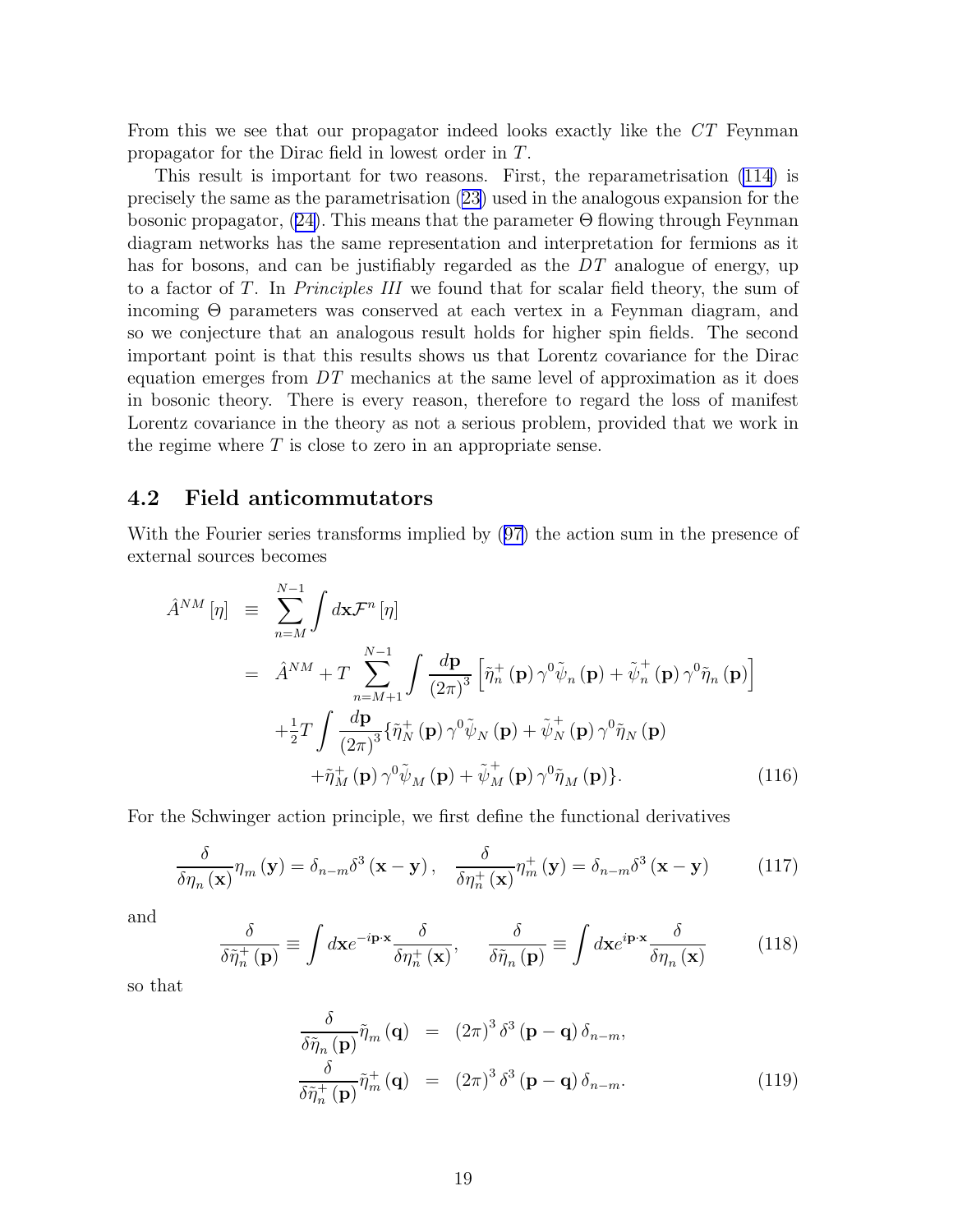<span id="page-19-0"></span>Then the Schwinger action principle gives

$$
\frac{-i}{T} \frac{\delta}{\delta \tilde{\eta}_n^+(\mathbf{p})} \langle \alpha, N | \beta, M \rangle_{\eta} = \langle \alpha, N | \gamma^0 \tilde{\psi}_n(\mathbf{p}) | \beta, M \rangle_{\eta}, \quad N > n > M
$$
  

$$
\frac{i}{T} \frac{\delta}{\delta \tilde{\eta}_n(\mathbf{p})} \langle \alpha, N | \beta, M \rangle_{\eta} = \langle \alpha, N | \tilde{\psi}_n^+(\mathbf{p}) \gamma^0 | \beta, M \rangle_{\eta}, \quad N > n > M \quad (120)
$$

and so on. With this and Cadzow's equations of motion we find the vacuum functional

$$
Z\left[\eta\right] = Z\left[0\right] \exp\left\{-i T^2 \sum_{n,m=-\infty}^{\infty} \int \frac{d\mathbf{p}}{\left(2\pi\right)^3} \tilde{\eta}_n^+\left(\mathbf{p}\right) \gamma^0 \tilde{S}_F^{n-m}\left(\mathbf{p}\right) \tilde{\eta}_m\left(\mathbf{p}\right)\right\},\qquad(121)
$$

where

$$
\int \frac{d\mathbf{p}}{(2\pi)^3} e^{i\mathbf{p}\cdot\mathbf{x}} \tilde{S}_F^n(\mathbf{p}) = S_F^n(\mathbf{x}).
$$
\n(122)

We may also write

$$
Z\left[\eta\right] = Z\left[0\right] \exp\left\{-i T^2 \sum_{n,m=-\infty}^{\infty} \int d\mathbf{x} \, d\mathbf{y} \eta_n^+\left(\mathbf{x}\right) \gamma^0 S_F^{n-m}\left(\mathbf{x}-\mathbf{y}\right) \eta_m\left(\mathbf{x}\right)\right\}.
$$
 (123)

where the propagators  $S_F^n(\mathbf{x})$  satisfy the equations

$$
\left\{i\frac{U_n^{-1} - U_n}{2T} + \frac{1}{6}\overrightarrow{H}\left(U_n + 4 + U_n^{-1}\right)\right\} S_F^n\left(\mathbf{x}\right) = -\frac{\delta_n}{T}\gamma^0\delta^3\left(\mathbf{x}\right). \tag{124}
$$

Using the rule

$$
\langle 0|\tilde{T}\tilde{\psi}_{na}^{+}\left(\mathbf{p}\right)\tilde{\psi}_{mb}\left(\mathbf{q}\right)|0\rangle = -i\left[\tilde{S}_{F}^{m-n}\left(\mathbf{p}\right)\gamma^{0}\right]_{ba}(2\pi)^{3}\delta^{3}\left(\mathbf{p}-\mathbf{q}\right)
$$
(125)

we find the following vacuum expectation values:

$$
\langle 0|\tilde{\psi}_{n+1a}^{+}(\mathbf{p})\tilde{\psi}_{nb}(\mathbf{q})|0\rangle = \frac{18ie^{-i\theta}}{(9+\kappa^{2})\sin\theta}\tilde{\Lambda}^{+}(\mathbf{p})_{ba}(2\pi)^{3}\delta^{3}(\mathbf{p}-\mathbf{q}),
$$
  

$$
\langle 0|\tilde{\psi}_{nb}^{+}(\mathbf{p})\tilde{\psi}_{n+1a}(\mathbf{q})|0\rangle = \frac{-18ie^{i\theta}}{(9+\kappa^{2})\sin\theta}\tilde{\Lambda}^{-}(\mathbf{p})_{ab}(2\pi)^{3}\delta^{3}(\mathbf{p}-\mathbf{q}),
$$
  

$$
\langle 0|\tilde{\psi}_{n+1b}(\mathbf{p})\tilde{\psi}_{na}^{+}(\mathbf{q})|0\rangle = \frac{18ie^{-i\theta}}{(9+\kappa^{2})\sin\theta}\tilde{\Lambda}^{-}(\mathbf{p})_{ba}(2\pi)^{3}\delta^{3}(\mathbf{p}-\mathbf{q}), \qquad (126)
$$
  

$$
\langle 0|\tilde{\psi}_{na}(\mathbf{p})\tilde{\psi}_{n+1b}^{+}(\mathbf{q})|0\rangle = \frac{-18ie^{i\theta}}{(9+\kappa^{2})\sin\theta}\tilde{\Lambda}^{+}(\mathbf{p})_{ab}(2\pi)^{3}\delta^{3}(\mathbf{p}-\mathbf{q}).
$$

We notice that these are singular at the parabolic barrier. However, by taking anticommutators and we arrive at the fundamental quantisation relations

$$
\begin{aligned}\n\left\{\tilde{\psi}_{n+1a}^{+}\left(\mathbf{p}\right),\tilde{\psi}_{nb}\left(\mathbf{q}\right)\right\} &= \frac{36}{\left(9+\kappa^{2}\right)}\tilde{\Lambda}^{+}\left(\mathbf{p}\right)_{ba}\left(2\pi\right)^{3}\delta^{3}\left(\mathbf{p}-\mathbf{q}\right), \\
\left\{\tilde{\psi}_{nb}^{+}\left(\mathbf{p}\right),\tilde{\psi}_{n+1a}\left(\mathbf{q}\right)\right\} &= \frac{36}{\left(9+\kappa^{2}\right)}\tilde{\Lambda}^{-}\left(\mathbf{p}\right)_{ab}\left(2\pi\right)^{3}\delta^{3}\left(\mathbf{p}-\mathbf{q}\right),\n\end{aligned} \tag{127}
$$
\n
$$
\begin{aligned}\n\left\{\tilde{\psi}_{nb}^{+}\left(\mathbf{p}\right),\tilde{\psi}_{na}\left(\mathbf{q}\right)\right\} &= 0,\n\end{aligned}
$$

which are, remarkably, free of any singularities at the parabolic barrier. If we had taken commutators instead, we would find that the singularities still occurred at the parabolic barrier.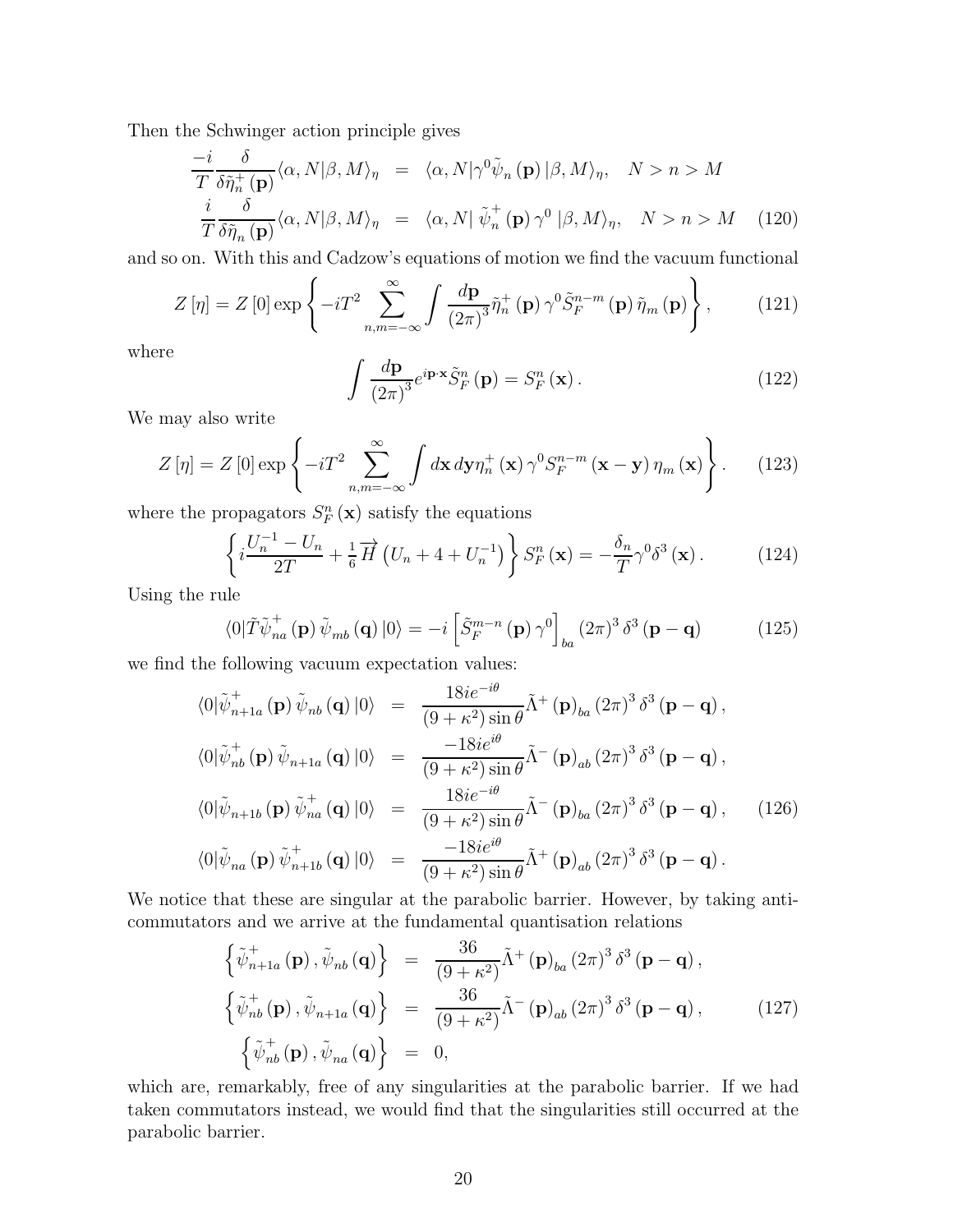### 4.3 Ladder operators

Provided we are in the elliptic regime, the solution to the source free Dirac equation

$$
\left(\hat{\Omega}^+\left(\mathbf{p}\right)\tilde{\psi}_{n+1}\left(\mathbf{p}\right) - 2\eta_E\tilde{\psi}_n\left(\mathbf{p}\right) + \hat{\Omega}\left(\mathbf{p}\right)\tilde{\psi}_{n-1}\left(\mathbf{p}\right)\right) = 0\tag{128}
$$

is given by

$$
\tilde{\psi}_n(\mathbf{p}) = \frac{1}{2E} \sum_{r=1}^2 \left\{ \left[ \hat{a}(\mathbf{p}r) e^{-in\delta} + \hat{c}(-\mathbf{p}r) e^{in\sigma} \right] u(\mathbf{p}r) + \left[ \hat{d}^+(\mathbf{p}r) e^{-in\sigma} + \hat{b}^+(-\mathbf{p}r) e^{in\delta} \right] v(-\mathbf{p}r) \right\}.
$$
\n(129)

Then as outlined in the  $1 + 0$  case, we find:

for the particles:

$$
\hat{a}(\mathbf{p}r) = \frac{i}{2\sin\theta}u^{+}(\mathbf{p}r)\left\{\tilde{\psi}_{n+1}(\mathbf{p})e^{-i\xi} - \tilde{\psi}_{n}(\mathbf{p})e^{i\theta}\right\}e^{in\delta},
$$
\n
$$
\hat{a}^{+}(\mathbf{p}r) = \frac{-i}{2\sin\theta}\left\{\tilde{\psi}_{n+1}^{+}(\mathbf{p})e^{i\xi} - \tilde{\psi}_{n}^{+}(\mathbf{p})e^{-i\theta}\right\}u(\mathbf{p}r)e^{-in\delta},
$$
\n
$$
\hat{b}(\mathbf{p}r) = \frac{i}{2\sin\theta}\left\{\tilde{\psi}_{n+1}^{+}(-\mathbf{p})e^{-i\xi} - \tilde{\psi}_{n}^{+}(-\mathbf{p})e^{i\theta}\right\}v(\mathbf{p}r)e^{in\delta},
$$
\n
$$
\hat{b}^{+}(\mathbf{p}r) = \frac{-i}{2\sin\theta}v^{+}(\mathbf{p}r)\left\{\tilde{\psi}_{n+1}(-\mathbf{p})e^{i\xi} - \tilde{\psi}_{n}(-\mathbf{p})e^{-i\theta}\right\}e^{-in\delta},
$$
\n(131)

and for the oscillons:

$$
\hat{c}(\mathbf{p}r) = \frac{i}{2\sin\theta} \left\{ \tilde{\psi}_{n+1}^+ (-\mathbf{p}) e^{i\xi} - \tilde{\psi}_n^+ (-\mathbf{p}) e^{i\theta} \right\} u \left( -\mathbf{p}r \right) e^{in\sigma},
$$
\n
$$
\hat{c}^+ (\mathbf{p}r) = \frac{-i}{2\sin\theta} u^+ (-\mathbf{p}r) \left\{ \tilde{\psi}_{n+1} (-\mathbf{p}) e^{-i\xi} - \tilde{\psi}_n (-\mathbf{p}) e^{-i\theta} \right\} e^{-in\sigma}, \quad (132)
$$
\n
$$
\hat{d}(\mathbf{p}r) = \frac{i}{2\sin\theta} v^+ (-\mathbf{p}r) \left\{ \tilde{\psi}_{n+1} (\mathbf{p}) e^{i\xi} - \tilde{\psi}_n (\mathbf{p}) e^{i\theta} \right\} e^{in\sigma},
$$
\n
$$
\hat{d}^+ (\mathbf{p}r) = \frac{-i}{2\sin\theta} \left\{ \tilde{\psi}_{n+1}^+ (\mathbf{p}) e^{-i\xi} - \tilde{\psi}_n^+ (\mathbf{p}) e^{-i\theta} \right\} v \left( -\mathbf{p}r \right) e^{-in\sigma}. \quad (133)
$$

Here we have used conventional Dirac momentum spinors defined by

$$
u\left(\mathbf{p}r\right) \equiv \frac{\left(\rlap{/}p + m\right)}{\sqrt{m+E}} u_r = \frac{1}{\sqrt{m+E}} \left[\begin{array}{c} \left(m+E\right)\chi_r\\ \mathbf{p}\cdot\boldsymbol{\sigma}\chi_r \end{array}\right],
$$
\n
$$
v\left(\mathbf{p}r\right) \equiv \frac{\left(m-\rlap{/}p\right)}{\sqrt{m+E}} v_r = \frac{1}{\sqrt{m+E}} \left[\begin{array}{c} \mathbf{p}\cdot\boldsymbol{\sigma}\eta_r\\ \left(m+E\right)\eta_r \end{array}\right] \tag{134}
$$

with

$$
\hat{H}(\mathbf{p})u(\mathbf{p}r) = u(\mathbf{p}r), \quad \hat{H}(-\mathbf{p})v(\mathbf{p}r) = -v(\mathbf{p}r).
$$
 (135)

Now using the field anti-commutators, we arrive at the following non-zero creation and annihilation relations: for the particles we have

$$
\left\{\hat{a}\left(\mathbf{p}r\right),\hat{a}^+\left(\mathbf{q}s\right)\right\} = \left\{\hat{b}\left(\mathbf{p}r\right),\hat{b}^+\left(\mathbf{q}s\right)\right\} = \frac{6E}{\sqrt{9-3\kappa^2}}\delta_{rs}\left(2\pi\right)^3\delta^3\left(\mathbf{p}-\mathbf{q}\right),\tag{136}
$$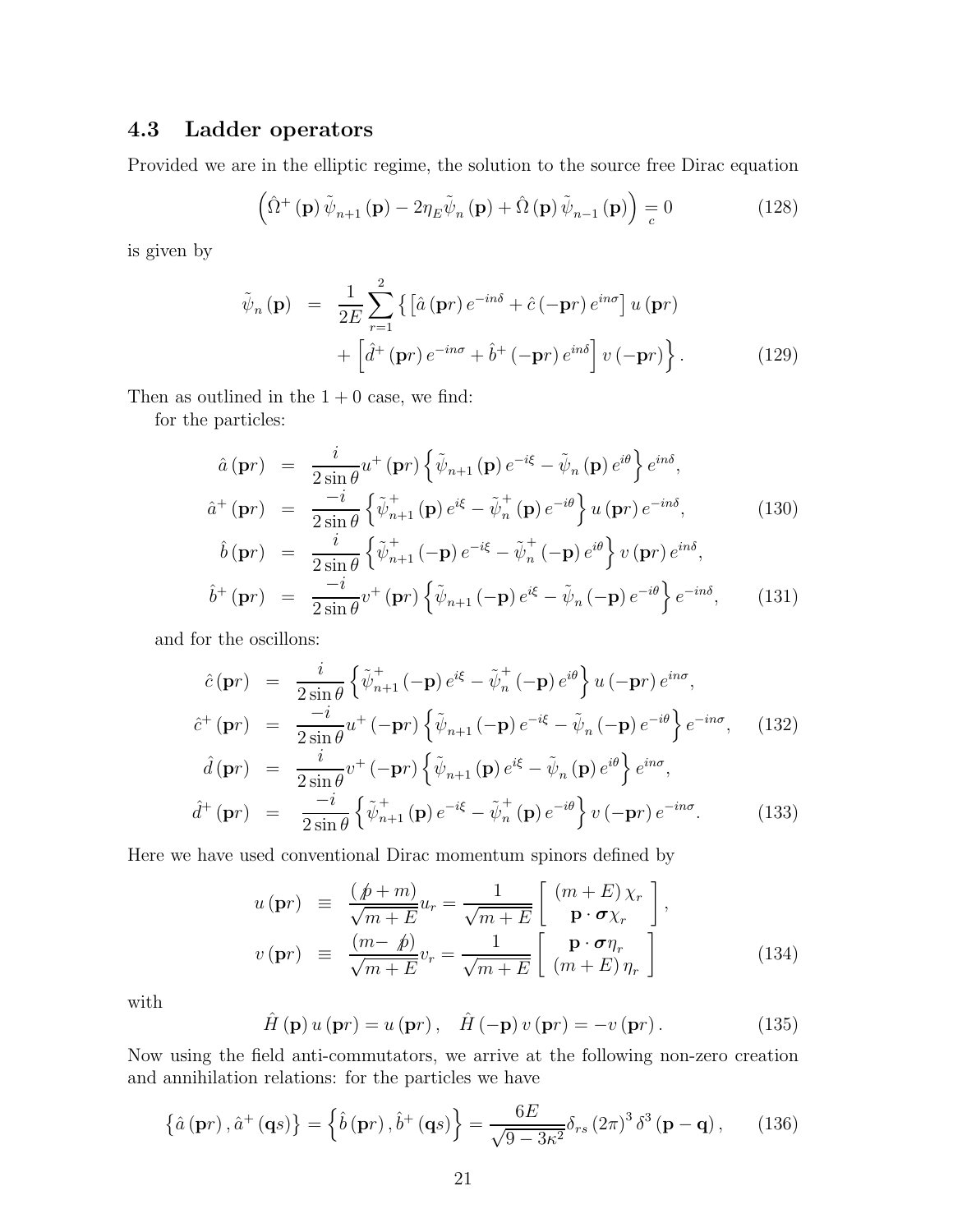whereas for the oscillons we find

$$
\left\{\hat{c}\left(\mathbf{p}r\right),\hat{c}^+\left(\mathbf{q}s\right)\right\} = \left\{\hat{d}\left(\mathbf{p}r\right),\hat{d}^+\left(\mathbf{q}s\right)\right\} = \frac{-6E}{\sqrt{9-3\kappa^2}}\delta_{rs}\left(2\pi\right)^3\delta^3\left(\mathbf{p}-\mathbf{q}\right). \tag{137}
$$

All other anticommutators are zero. It is clear we should be in the elliptic regime for any of these anticommutators to make physical sense. Moreover, we see that even though their linear momenta may be in the elliptic regime  $TE_p < \sqrt{3}$ , oscillon and anti-oscillon particle states have a negative inner product and are therefore unphysical. This confirms the results of the previous section.

#### 4.4 Linear Momentum

When there are continuous symmetries of the system function we may construct various invariants of the motion using the *Maeda-Noether* theorem discussed in *Principles I* [[1](#page-26-0), [7\]](#page-26-0). First, consider the case when there is invariance under translation in space. From the results of *Principles II* [\[3](#page-26-0)] we construct the three components of the conserved linear momentum using the rule

$$
\mathbf{P}^{n} \equiv \int d\mathbf{x} \left\{ \left[ \mathcal{F}^{n} \frac{\partial}{\partial \psi_{n}} - \nabla \cdot \left( \mathcal{F}^{n} \frac{\partial}{\partial \nabla \psi_{n}} \right) \right] \overrightarrow{\nabla} \psi_{n} + \psi_{n}^{+} \overleftarrow{\nabla} \left[ \frac{\partial}{\partial \psi_{n}^{+}} \mathcal{F}^{n} - \nabla \cdot \left( \frac{\partial}{\partial \nabla \psi_{n}^{+}} \mathcal{F}^{n} \right) \right] \right\}.
$$
 (138)

This takes into account the anticommutation properties of the fields. Applying this rule to the translation invariant source free system function density [\(91\)](#page-15-0) we find

$$
\mathbf{P}^n = i \int d\mathbf{x} \left\{ \psi_n^+ \overleftarrow{\nabla} \overrightarrow{\Lambda^+} \psi_{n+1} - \psi_{n+1}^+ \overleftarrow{\Lambda^-} \overrightarrow{\nabla} \psi_n \right\} \tag{139}
$$

which has the appropriate limit

$$
\lim_{T \to 0} \mathbf{P}^n = \int d\mathbf{x} \left\{ \frac{1}{2} i \psi^+ \overleftarrow{\nabla} \psi - \frac{1}{2} i \psi^+ \overrightarrow{\nabla} \psi \right\} \tag{140}
$$

as expected. Using the equations of motion([95](#page-15-0), [96\)](#page-15-0) we readily find

$$
\mathbf{P}^n = \mathbf{P}^{n+1} \tag{141}
$$

as expected. In the proof of this result we have to integrate by parts and assume that the wave-function falls off to zero at spatial infinity, which is to be expected for physical, i.e. normalisable states.

Taking Fourier transforms, we find

$$
\mathbf{P}^{n} = \int \frac{d\mathbf{p}}{(2\pi)^{3}} \mathbf{p} \left\{ \tilde{\psi}_{n}^{+}(\mathbf{p}) \tilde{\Lambda}^{+}(\mathbf{p}) \tilde{\psi}_{n+1}(\mathbf{p}) + \tilde{\psi}_{n+1}^{+}(\mathbf{p}) \tilde{\Lambda}^{-}(\mathbf{p}) \tilde{\psi}_{n}(\mathbf{p}) \right\} \tag{142}
$$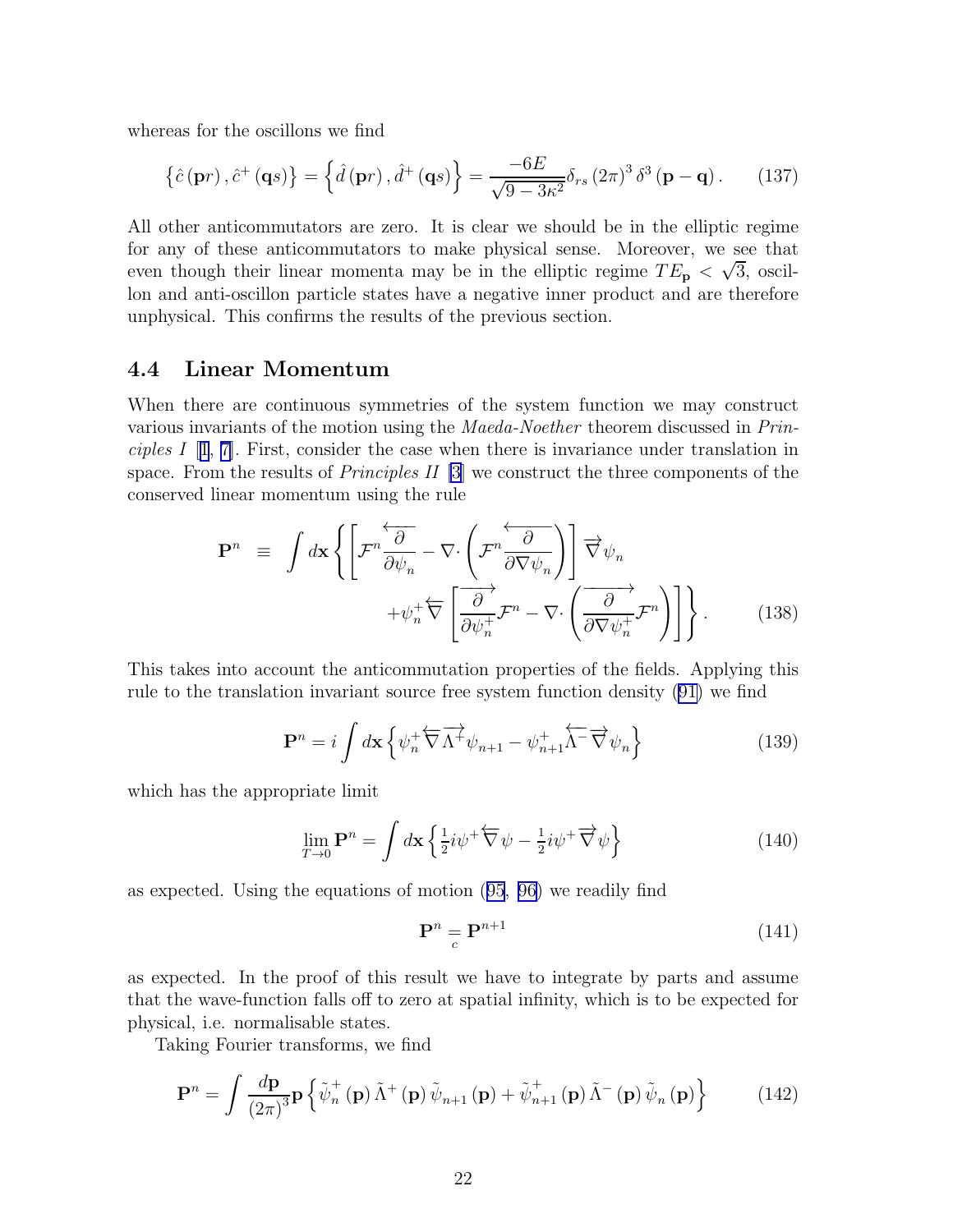which on comparison with [\(99](#page-16-0)) shows that the linear momentum is an example of a Logan invariant. After quantisation and using the results [\(127\)](#page-19-0) we find the commutators

$$
\left[\hat{\mathbf{P}}^n, \hat{a}^+(\mathbf{p}r)\right] = \mathbf{p}\hat{a}^+(\mathbf{p}r), \quad \left[\hat{\mathbf{P}}^n, \hat{b}^+(\mathbf{p}r)\right] = \mathbf{p}\hat{b}^+(\mathbf{p}r) \tag{143}
$$

$$
\left[\hat{\mathbf{P}}^n, \hat{c}^+(\mathbf{p}r)\right] = \mathbf{p}\hat{c}^+(\mathbf{p}r), \quad \left[\hat{\mathbf{P}}^n, \hat{d}^+(\mathbf{p}r)\right] = \mathbf{p}\hat{d}^+(\mathbf{p}r), \quad (144)
$$

which shows that these operators do indeed create and annihilate excitations carrying definite linear momentum.

#### 4.5 Angular momentum

Consider the free Dirac system function [\(91\)](#page-15-0). An infinitesimal rotation gives the following changes in the fields:

$$
\delta\psi_n = i\boldsymbol{\omega}\cdot\overrightarrow{\mathbf{J}}\psi_n, \quad \delta\psi_n^+ = -i\psi_n\overleftarrow{\mathbf{J}}\cdot\boldsymbol{\omega}, \tag{145}
$$

where

$$
\overrightarrow{\mathbf{J}} \equiv -i\mathbf{x} \times \overrightarrow{\nabla} + \frac{1}{2}\Sigma, \qquad \overleftarrow{\mathbf{J}} \equiv i\mathbf{x} \times \overleftarrow{\nabla} + \frac{1}{2}\Sigma.
$$
 (146)

The system function is invariant to this transformation and so we may use the Maeda-Noether theorem to find the conserved angular momentum:

$$
\mathbf{J}_n = \int d\mathbf{x} \left\{ \psi_n^+ \overleftarrow{\mathbf{J}} \overrightarrow{\Lambda^+} \psi_{n+1} + \psi_{n+1}^+ \overleftarrow{\Lambda^-} \overrightarrow{\mathbf{J}} \psi_n \right\} . \tag{147}
$$

With the Cadzow equations([95](#page-15-0), [96\)](#page-15-0) we find

$$
\mathbf{J}_n = \mathbf{J}_{n-1} \tag{148}
$$

as expected. We note in passing

$$
\left[\overrightarrow{H}, \overrightarrow{J}\right] = \mathbf{0}.\tag{149}
$$

a relation encountered in the *CT* Dirac equation.

### 5 The charged Dirac equation

We now discuss the coupling of electromagnetic potentials to the Dirac field. We follow here the *DT* formulation of the Maxwell fields discussed in *Principles II* [[3\]](#page-26-0), treating these fields as external, i.e., non-dynamical, and so in this paper we consider only the dynamics of the Dirac field. A full discussion of QED is reserved for subsequent papers in this series.

In *DT* gauge invariant electromagnetism, the electrostatic (scalar) potential  $\phi$ is associated with the *temporal links* between successive instants of time, whereas the magnetic (vector) potential **A** is associated with the sites themselves. If  $\phi_n(\mathbf{x})$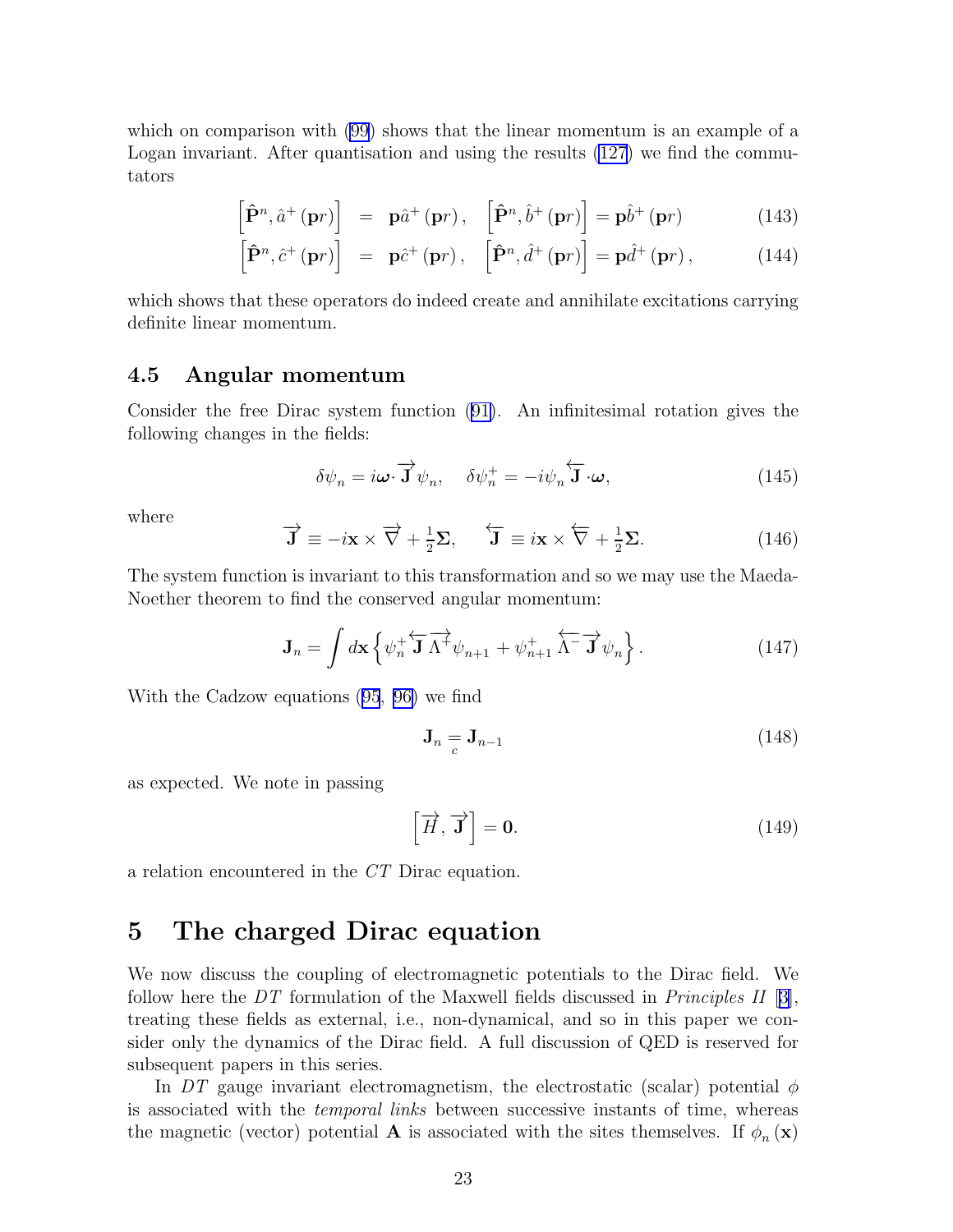denotes the scalar potential at position **x** on the temporal link  $(n, n + 1)$  and  $\mathbf{A}_n(\mathbf{x})$ is associated with the position  $x$  at time  $n$ , then under a gauge transformation we have

$$
\begin{array}{rcl}\n\phi'_{n}(\mathbf{x}) & = & \phi_{n}(\mathbf{x}) + \frac{\chi_{n+1}(\mathbf{x}) - \chi_{n}(\mathbf{x})}{T}, \\
\mathbf{A}'_{n}(\mathbf{x}) & = & \mathbf{A}_{n}(\mathbf{x}) - \nabla \chi_{n}(\mathbf{x}), \\
\psi'_{n}(\mathbf{x}) & = & \chi_{n}(\mathbf{x}) \psi_{n}(\mathbf{x}),\n\end{array} \tag{150}
$$

where  $X_n(\mathbf{x}) \equiv \exp\{-iq\chi_n(\mathbf{x})\}\,$ , q being the charge associated with the Dirac field.

Turning to virtual paths, the presence of electromagnetic potentials requires a modification of the free field paths used previously. Following our discussion of the charged Klein-Gordon field in *Principles II*, we define the paths

$$
\tilde{\psi}_n \equiv \lambda W_n^{\bar{\lambda}} \psi_{n+1} + \bar{\lambda} W_n^{-\lambda} \psi_n,
$$
\n
$$
\tilde{\psi}_n^+ \equiv \lambda W_n^{-\bar{\lambda}} \psi_{n+1}^+ + \bar{\lambda} W_n^{\lambda} \psi_n^+,
$$
\n(151)

where  $W_n \equiv \exp(iq\phi_n T)$ . The gauge covariant derivatives are given by

$$
\overrightarrow{D_n}\tilde{\psi}_n \equiv \left(\frac{\partial_{\lambda}}{T} + iq\phi_n\right)\tilde{\psi}_n = \frac{W_n^{\bar{\lambda}}\psi_{n+1} - W_n^{-\lambda}\psi_n}{T},
$$
\n
$$
\overrightarrow{D_n}\tilde{\psi}_n \equiv \left(\overrightarrow{\nabla} - iq\tilde{\mathbf{A}}_n\right)\tilde{\psi}_n
$$
\n
$$
= \lambda W_n^{\bar{\lambda}} \left[iqT\bar{\lambda}\nabla\phi_n + \overrightarrow{\nabla_n} - iq\tilde{\mathbf{A}}_n\right]\psi_{n+1} + \bar{\lambda}W_n^{-\lambda} \left[-iqT\lambda\nabla\phi_n + \overrightarrow{\nabla_n} - iq\tilde{\mathbf{A}}_n\right]\psi_n,
$$
\n(152)

where the virtual paths for the electromagnetic potentials are given by

$$
\tilde{\phi}_n \equiv \phi_n, \quad \tilde{\mathbf{A}}_n \equiv \lambda \mathbf{A}_{n+1} + \bar{\lambda} \mathbf{A}_n. \tag{153}
$$

Then under a gauge transformation, we find

$$
\overrightarrow{D_n}\tilde{\psi}'_n = X_{n+1}^{\lambda} X_n^{\overrightarrow{\lambda}} \overrightarrow{D_n}\tilde{\psi}_n = \tilde{X}_n \overrightarrow{D_n}\tilde{\psi}_n, \n\overrightarrow{D_n}\tilde{\psi}'_n = X_{n+1}^{\lambda} X_n^{\overrightarrow{\lambda}} \overrightarrow{D_n}\tilde{\psi}_n = \tilde{X}_n \overrightarrow{D_n}\tilde{\psi}_n.
$$
\n(154)

The gauge invariant system function for the Dirac field in external electromagnetic potentials may be given in the form

$$
F^{n} = \frac{1}{2}T \int d\mathbf{x} \left\{ \langle \tilde{\psi}_{n}^{+} \overrightarrow{\mathcal{O}_{n}} \tilde{\psi}_{n} \rangle + \langle \tilde{\psi}_{n}^{+} \overleftarrow{\mathcal{O}_{n}} \tilde{\psi}_{n} \rangle \right\} \tag{155}
$$

where we use the angular brackets to denote integration over  $\lambda$ , i.e.

$$
\langle f \rangle \equiv \int_0^1 f(\lambda) \, d\lambda \tag{156}
$$

and

$$
\overrightarrow{\mathcal{O}_n} \equiv i \overrightarrow{D_n} + i \alpha \cdot \overrightarrow{D_n} - m \beta, \n\overleftarrow{\mathcal{O}_n} \equiv -i \overleftarrow{D_n} - i \alpha \cdot \overleftarrow{D_n} - m \beta.
$$
\n(157)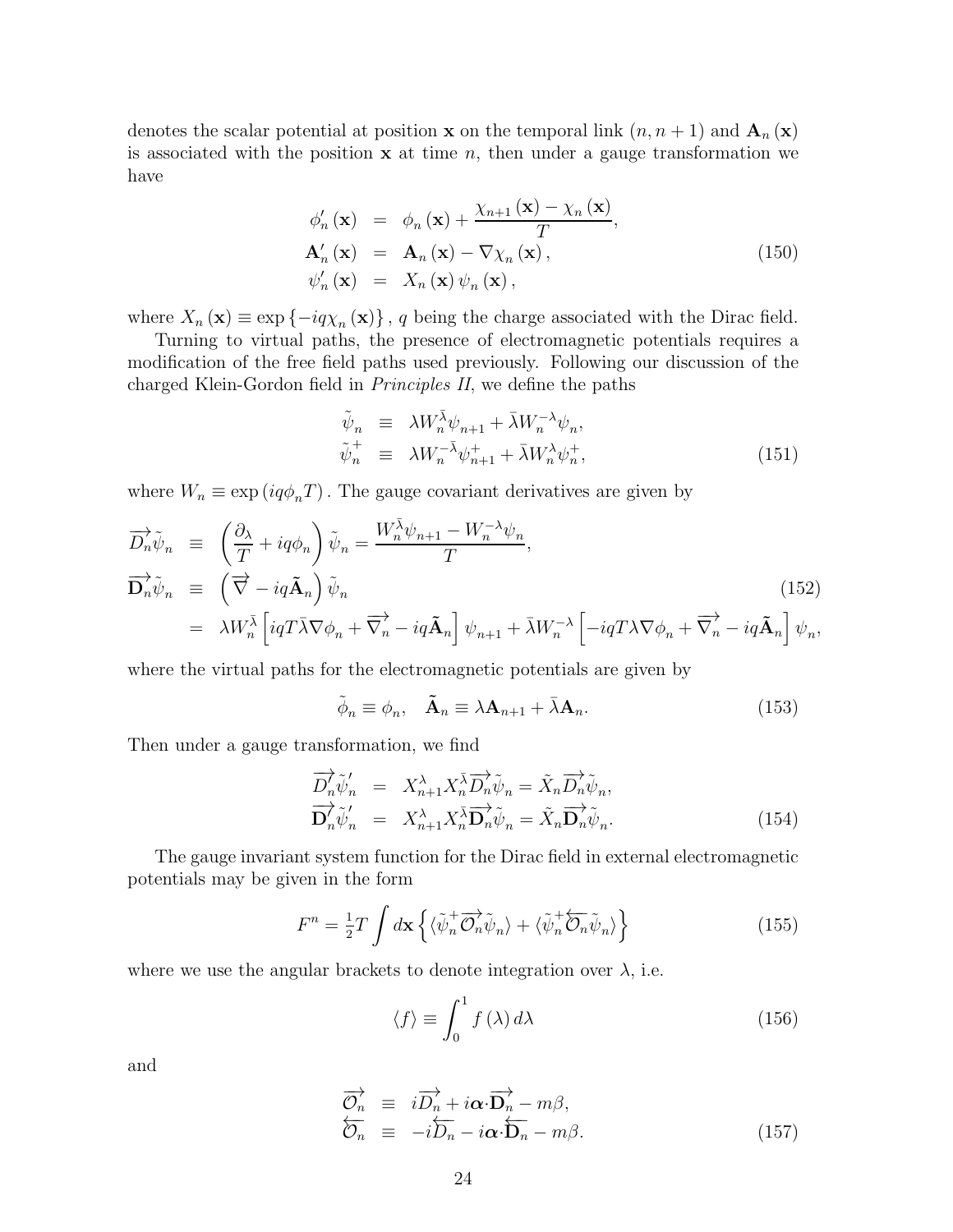Then we find the Cadzow equations of motion for the Dirac fields are

$$
\langle \bar{\lambda} W_n^{\lambda} \overrightarrow{\mathcal{O}_n} \tilde{\psi}_n \rangle + \langle \lambda W_{n-1}^{-\bar{\lambda}} \overrightarrow{\mathcal{O}_{n-1}} \tilde{\psi}_{n-1} \rangle = 0,
$$
  

$$
\langle \tilde{\psi}_n^+ \overleftarrow{\mathcal{O}_n} \bar{\lambda} W_n^{-\lambda} \rangle + \langle \tilde{\psi}_{n-1}^+ \overleftarrow{\mathcal{O}_{n-1}} \lambda W_{n-1}^{\bar{\lambda}} \rangle = 0.
$$
 (158)

We note that, as found in *Principles III*, there is often an advantage in not evaluating the integration over the virtual path until a late stage in a calculation.

To go further, we introduce the following notation

$$
A_n \equiv \lambda W_{n-1}^{\bar{\lambda}} \psi_n, \quad B_n \equiv \bar{\lambda} W_n^{-\lambda} \psi_n
$$
  
\n
$$
A_n^+ \equiv \lambda W_{n-1}^{-\bar{\lambda}} \psi_n^+, \quad B_n^+ \equiv \bar{\lambda} W_n^{\lambda} \psi_n^+.
$$
\n(159)

Then we have

$$
\tilde{\psi}_n = A_{n+1} + B_n, \quad \tilde{\psi}_n^+ = A_{n+1}^+ + B_n^+ \tag{160}
$$

and then the Cadzow equations give the relations

$$
\langle B_n^+ \overrightarrow{\mathcal{O}}_n (A_{n+1} + B_n) \rangle + \langle A_n^+ \overrightarrow{\mathcal{O}}_{n-1} (A_n + B_{n-1}) \rangle = 0
$$
  

$$
\langle (A_{n+1}^+ + B_n^+) \overleftarrow{\mathcal{O}}_n B_n \rangle + \langle (A_n^+ + B_{n-1}^+) \overleftarrow{\mathcal{O}}_{n-1} A_n \rangle = 0.
$$
 (161)

These relations are very useful for proving charge conservation. Under gauge transformations where

$$
W_n' = X_{n+1}^{-1} W_n X_n, \quad X_n \equiv \exp\{-iq\chi_n\}, \quad \psi_n' = X_n \psi_n,\tag{162}
$$

then

$$
A'_n = \tilde{X}_{n-1} A_n, \quad B'_n = \tilde{X}_n B_n, \quad \tilde{\psi}'_n = \tilde{X}_n \tilde{\psi}_n \tag{163}
$$

where

$$
\tilde{X}_n = \exp\left\{-iq(\lambda \chi_{n+1} + \bar{\lambda} \chi_n)\right\} = X_{n+1}^{\lambda} X_n^{\bar{\lambda}}.
$$
\n(164)

To find the total charge consider the infinitesimal global gauge transformation

$$
\delta\psi_n = -iq\delta\chi\psi_n, \quad \delta\psi_n^+ = iq\delta\chi\psi_n^+\tag{165}
$$

and apply the Maeda-Noether theorem discussed in *Principles II*. Then we find the total charge can be written in the form

$$
Q^{n} = iqT \int d\mathbf{x} \left\{ \langle A_{n+1}^{+} \overleftarrow{\mathcal{O}_{n}} B_{n} \rangle - \langle B_{n}^{+} \overrightarrow{\mathcal{O}_{n}} A_{n+1} \rangle \right\} \tag{166}
$$

Then modulo the equations of motion (161) we readily find

$$
Q^n \underset{c}{=} Q^{n-1} \tag{167}
$$

and

$$
\lim_{T \to 0} Q^n = q \int d\mathbf{x} \psi^+ \psi \tag{168}
$$

as expected.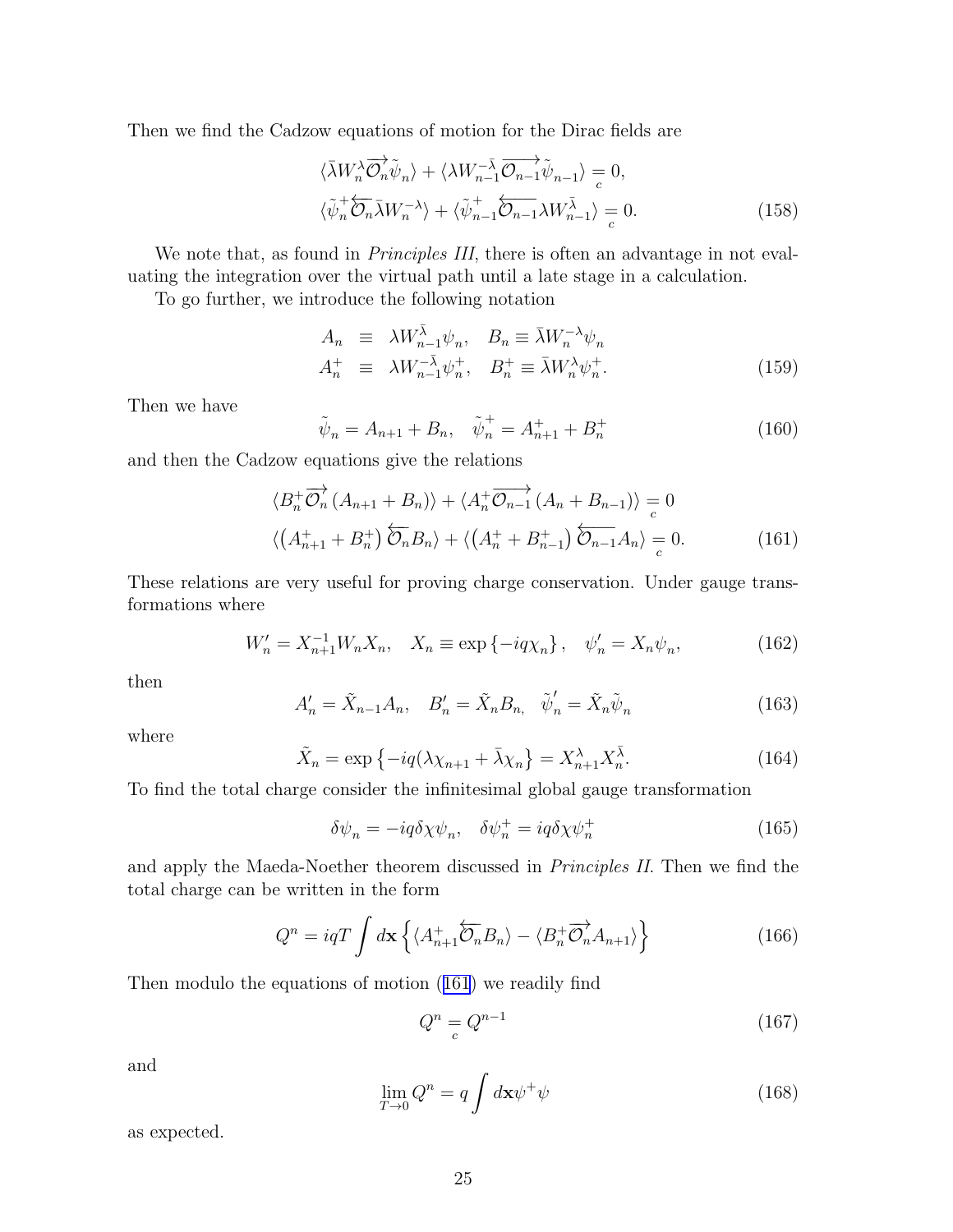#### 5.1 Reduction formulae

We anticipate now the construction of scattering amplitudes to be discussed in detail in subsequent papers of this series by giving the reduction formulae involving the Dirac particle and anti-particle creation and annihilation operators. If  $\tilde{T}$  denotes the discrete time ordering operator, discussed above and  $\overrightarrow{U_n}$  is the classical step function defined previously then we find the following reduced matrix elements:

$$
\langle \alpha_{out} | a_{out} (\mathbf{p}r) \left( \tilde{T} \hat{O} \right) | \beta_{in} \rangle_R = \frac{i}{2 \sin \theta} \sum_{n=-\infty}^{\infty} e^{in\delta} u^+ (\mathbf{p}r) \overrightarrow{\mathcal{D}(\mathbf{p})} \langle \alpha_{out} | \tilde{T} \left( \psi_n (\mathbf{p}) \hat{O} \right) | \beta_{in} \rangle,
$$
  

$$
\langle \alpha_{out} | (\tilde{T} \hat{O}) a_{in}^+ (\mathbf{p}r) | \beta_{in} \rangle_R = \frac{i}{2 \sin \theta} \sum_{n=-\infty}^{\infty} \langle \alpha_{out} | \tilde{T} \left( \hat{O} \psi_n^+ (\mathbf{p}) \right) | \beta_{in} \rangle \overleftarrow{\mathcal{D}(\mathbf{p})} u (\mathbf{p}r) e^{-in\delta},
$$
(169)

$$
\langle \alpha_{out} | b_{out} (\mathbf{p}r) (\tilde{T}\hat{O}) | \beta_{in} \rangle_R = \frac{i}{2 \sin \theta} \sum_{n=-\infty}^{\infty} \langle \alpha_{out} | \tilde{T} (\psi_n^+ (-\mathbf{p}) \hat{O}) | \beta_{in} \rangle \overleftarrow{D(-\mathbf{p})} v (\mathbf{p}r) e^{in \delta},
$$

$$
\langle \alpha_{out} | (\tilde{T}\hat{O}) b_{in}^+ (\mathbf{p}r) | \beta_{in} \rangle_R = \frac{i}{2 \sin \theta} \sum_{n=-\infty}^{\infty} e^{-in \delta} v^+ (\mathbf{p}r) \overrightarrow{D(-\mathbf{p})} \langle \alpha_{out} | \tilde{T} (\hat{O} \psi_n (-\mathbf{p})) | \beta_{in} \rangle
$$
(170)

where

$$
\overrightarrow{\mathcal{D}(\mathbf{p})} \equiv \hat{\Omega}^+(\mathbf{p}) \overrightarrow{U_n} - 2\eta_{\mathbf{p}} + \hat{\Omega}(\mathbf{p}) \overrightarrow{U_n}^{\mathbf{1}}, \n\overleftarrow{\mathcal{D}(\mathbf{p})} \equiv \overleftarrow{U_n} \hat{\Omega}(\mathbf{p}) - 2\eta_{\mathbf{p}} + \overleftarrow{U_n}^{\mathbf{-1}} \hat{\Omega}^+(\mathbf{p}).
$$
\n(171)

In these matrix elements we have discarded the non-scattered components, as usual. In addition, we have not given any reduction formulae for the oscillon and anti-oscillon ladder operators. These we regard as not creating physically accessible states, and therefore, they should not be put on the same footing as the particle and anti-particle creation and annihilation operators.

### 6 Concluding remarks

The introduction of a non-zero T opens up a crack in *CT* quantum field theory which admits a number of new phenomena. In addition to the novelties encountered previously in *DT* bosonic theories, such as a physical particle momentum cutoff, modified propagators and vertices, we find in the case of the Dirac equation the appearance of fermionic *oscillon* and *anti-oscillon* solutions. These should not survive in the *CT* limit on account of their extraordinary properties. For non-zero  $T$  they should certainly participate in *DT* Feynman diagram processes as intermediate, virtual objects carrying charge, linear momentum and spin, but we expect them not to be observable as asymptotic *in* or *out* particles. We plan to investigate their role in *DT* QED scattering processes and regularisation in subsequent papers in this series.